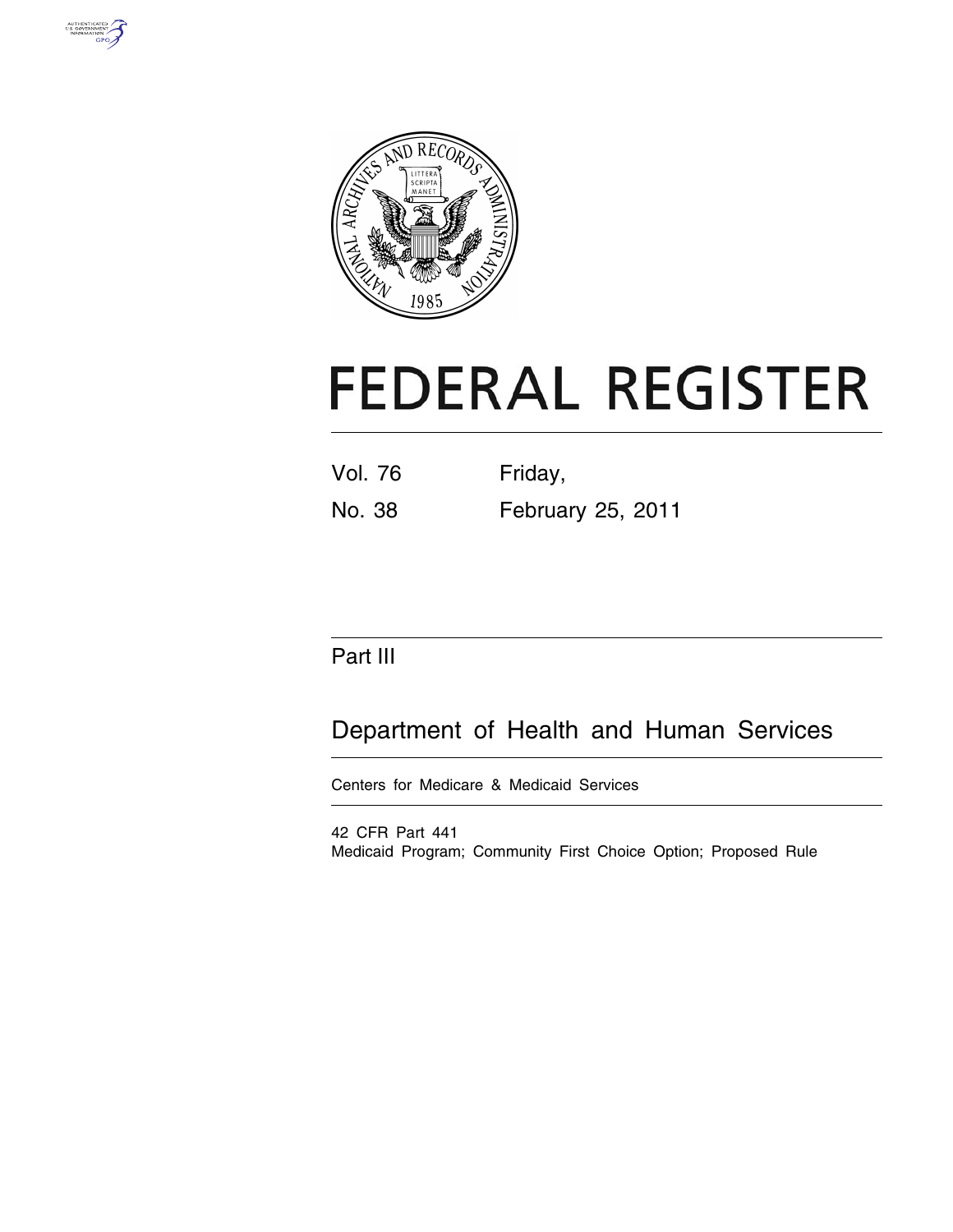#### **DEPARTMENT OF HEALTH AND HUMAN SERVICES**

**Centers for Medicare & Medicaid Services** 

#### **42 CFR Part 441**

**[CMS–2337–P]** 

**RIN 0938–AQ35** 

#### **Medicaid Program; Community First Choice Option**

**AGENCY:** Centers for Medicare & Medicaid Services (CMS), HHS. **ACTION:** Proposed rule.

**SUMMARY:** This proposed rule implements Section 2401 of the Affordable Care Act (ACA) which establishes a new State option to provide home and community-based attendant services and supports. These services and supports may be offered through the Community First Choice State plan option.

**DATES:** To be assured consideration, comments must be received at one of the addresses provided below, no later than 5 p.m. on April 26, 2011.

**ADDRESSES:** In commenting, please refer to file code CMS–2337–P. Because of staff and resource limitations, we cannot accept comments by facsimile (FAX) transmission.

You may submit comments in one of four ways (please choose only one of the ways listed):

1. *Electronically.* You may submit electronic comments on this regulation to *[http://www.regulations.gov.](http://www.regulations.gov)* Follow the "Submit a comment" instructions.

2. *By regular mail.* You may mail written comments to the following address only: Centers for Medicare & Medicaid Services, Department of Health and Human Services, Attention: CMS–2337–P, P.O. Box 8016, Baltimore, MD 21244–8016.

Please allow sufficient time for mailed comments to be received before the close of the comment period.

3. *By express or overnight mail.* You may send written comments to the following address only: Centers for Medicare & Medicaid Services, Department of Health and Human Services, Attention: CMS–2337–P, Mail Stop C4–26–05, 7500 Security Boulevard, Baltimore, MD 21244–1850.

4. *By hand or courier.* If you prefer, you may deliver (by hand or courier) your written comments before the close of the comment period to either of the following addresses:

a. For delivery in Washington, DC— Centers for Medicare & Medicaid Services, Department of Health and

Human Services, Room 445–G, Hubert H. Humphrey Building, 200 Independence Avenue, SW., Washington, DC 20201.

(Because access to the interior of the Hubert H. Humphrey Building is not readily available to persons without Federal government identification, commenters are encouraged to leave their comments in the CMS drop slots located in the main lobby of the building. A stamp-in clock is available for persons wishing to retain a proof of filing by stamping in and retaining an extra copy of the comments being filed.)

b. For delivery in Baltimore, MD— Centers for Medicare & Medicaid Services, Department of Health and Human Services, 7500 Security Boulevard, Baltimore, MD 21244–1850.

If you intend to deliver your comments to the Baltimore address, please call telephone number (410) 786– 7195 in advance to schedule your arrival with one of our staff members.

Comments mailed to the addresses indicated as appropriate for hand or courier delivery may be delayed and received after the comment period.

*Submission of comments on paperwork requirements.* You may submit comments on this document's paperwork requirements by following the instructions at the end of the ''Collection of Information

Requirements'' section in this document. For information on viewing public

comments, *see* the beginning of the **SUPPLEMENTARY INFORMATION** section.

**FOR FURTHER INFORMATION CONTACT:**  Carrie Smith, (410) 786–4485.

#### **SUPPLEMENTARY INFORMATION:**

*Submitting Comments:* We welcome comments from the public on all issues set forth in this rule to assist us in fully considering issues and developing policies. You can assist us by referencing the file code CMS–2337–P and the specific "issue identifier" that precedes the section on which you choose to comment.

*Inspection of Public Comments:* All comments received before the close of the comment period are available for viewing by the public, including any personally identifiable or confidential business information that is included in a comment. We post all comments received before the close of the comment period on the following Web site as soon as possible after they have been received: *[http://](http://www.regulations.gov) [www.regulations.gov.](http://www.regulations.gov)* Follow the search instructions on that Web site to view public comments.

Comments received timely will also be available for public inspection as they are received, generally beginning

approximately 3 weeks after publication of a document, at the headquarters of the Centers for Medicare & Medicaid Services, 7500 Security Boulevard, Baltimore, Maryland 21244, Monday through Friday of each week from 8:30 a.m. to 4 p.m. To schedule an appointment to view public comments, phone 1–800–743–3951.

#### **I. Background**

*A. Section 2401 of the Affordable Care Act* 

The Patient Protection and Affordable Care Act of 2010 (Pub. L. 111–148, enacted on March 23, 2010), as amended by the Health Care and Education Reconciliation Act of 2010 (Pub. L. 111–152, enacted March 30, 2010) (collectively referred to as the Affordable Care Act) established a new State plan option to provide home and community-based attendant services and supports. Section 2401 of the Affordable Care Act, entitled ''Community First Choice Option,'' adds a new section 1915(k) of the Social Security Act (the Act) that allows States, at their option, to provide home and community-based attendant services and supports under their State plan. This option, available October 1, 2011, allows States to receive a 6 percentage point increase in Federal matching payments for expenditures related to this option.

Under section 1915(k)(1) of the Act, States can provide home and community-based attendant services and supports for individuals who are eligible for medical assistance under the State plan whose income does not exceed 150 percent of the Federal Poverty Level or, if greater, the income level applicable for an individual who has been determined to require an institutional level of care to be eligible for nursing facility services under the State plan and with respect to whom there has been a determination that, but for the provision of such services, the individuals would require the level of care provided in a hospital, a nursing facility, an intermediate care facility for the mentally retarded, or an institution for mental diseases, the cost of which could be reimbursed under the State plan. The individual must choose to receive such home and communitybased attendant services and supports, and the State must meet certain requirements set forth in section 1915(k)(1) of the Act. Section 1915(k)(1)(A) of the Act requires States electing this option to make available home and community-based attendant services and supports to eligible individuals, under a person-centered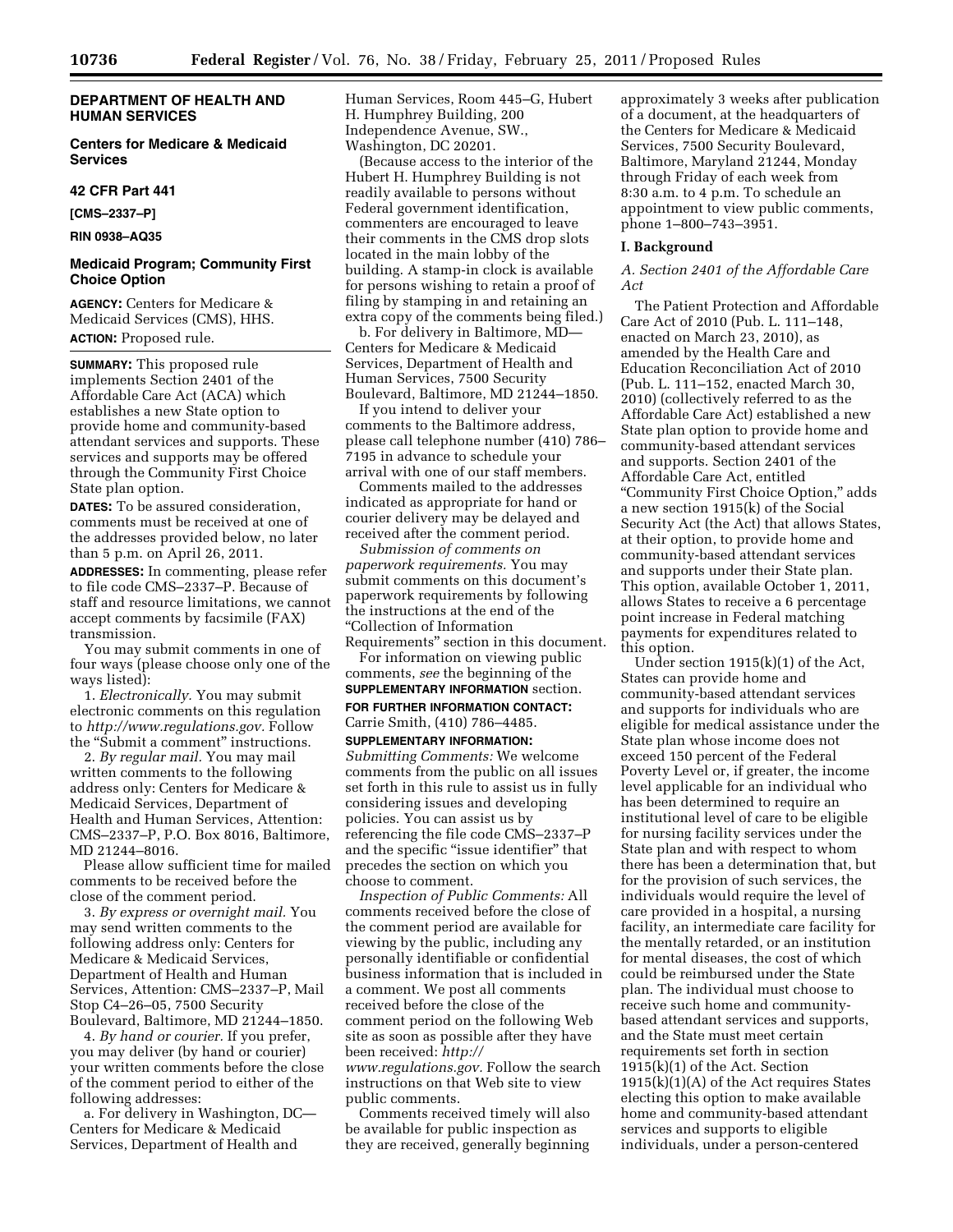service plan agreed to in writing by the individual, or his or her representative, that is based on a functional need assessment. This assessment will determine if the individual requires assistance with activities of daily living (ADLs), instrumental activities of daily living (IADLs), or health-related tasks. The services and supports must be provided by a qualified provider in a home or community setting under an agency-provider model, or through other methods for the provision of consumer controlled services and supports as referenced in section 1915(k)(6)(C) of the Act. Section 1915(k)(1)(B) of the Act requires that States make available additional services and supports including the acquisition, maintenance, and enhancement of skills necessary for the individual to accomplish ADLs, IADLs, and health-related tasks, back-up systems or mechanisms to ensure continuity of services and supports and voluntary training on how to select, manage, and dismiss attendants.

Section 1915(k)(1)(C) of the Act prohibits States from providing services and supports excluded from section 1915(k) of the Act, including room and board costs for the individual, special education and related services provided under the Individuals with Disabilities Education Act (Pub. L. 101–476, enacted on October 30, 1990) (IDEA) and vocational rehabilitation services provided under the Rehabilitation Act of 1973 (Pub. L. 93–112, enacted on September 26, 1973), assistive technology devices and services other than back-up systems or mechanisms to ensure continuity of services and supports, medical supplies and equipment, or home modifications. However, some, although not all, of these services can be covered by Medicaid under other authorities. Section 1915(k)(1)(D) of the Act sets forth services and supports permissible under section 1915(k) of the Act that States can provide, including expenditures for transition costs such as rent and utility deposits, first month's rent and utilities, bedding, basic kitchen supplies, and other necessities required for an individual to make the transition from a nursing facility, institution for mental diseases, or intermediate care facility for the mentally retarded to a community-based home setting where the individual resides. States can also provide for expenditures relating to a need identified in an individual's person-centered plan of services that increase independence or substitute for human assistance, to the extent that expenditures would otherwise be made for the human assistance.

Section 1915(k)(2) of the Act provides that States offering this option to eligible individuals during a fiscal year quarter occurring on or after October 1, 2011 will be eligible for a 6 percentage point increase in the Federal medical assistance percentage (FMAP) applicable to the State for amounts expended to provide services under section 1915(k) of the Act (hereinafter referred to as "section 1915(k) services").

Section 1915(k)(3)of the Act sets forth the requirements for a State plan amendment. States must develop and have in place a process to implement an amendment in collaboration with a Development and Implementation Council established by the State that includes a majority of members with disabilities, elderly individuals, and their representatives. States must also provide consumer controlled home and community-based attendant services and supports to individuals on a statewide basis, in a manner that provides such services and supports in the most integrated setting appropriate to the individual's needs, without regard to the individual's age, type or nature of disability, severity of disability, or the form of home and community-based attendant services and supports the individual requires in order to lead an independent life.

In addition, for expenditures during the first full fiscal year of implementation, States must maintain or exceed the level of State expenditures attributable to the preceding fiscal year for medical assistance provided under sections 1905(a), 1915, or 1115 of the Act, or otherwise provided to individuals with disabilities or elderly individuals. States must also establish and maintain a quality assurance system with respect to community-based attendant services and supports that includes standards for agency-based and other delivery models for training, appeals for denials and reconsideration procedures of an individual plan, and other factors as determined by the Secretary. The quality assurance system must incorporate feedback from individuals and their representatives, disability organizations, providers, families of disabled or elderly individuals, and members of the community, and maximize consumer independence and control. The quality assurance system must also monitor the health and well-being of each individual who receives section 1915(k) services and supports, including a process for the mandatory reporting, investigation, and resolution of allegations of neglect, abuse, or exploitation in connection with the provision of such services and supports. The State must also provide

information about the provisions of the quality assurance required to each individual receiving such services.

States must collect and report information for the purposes of approving the State plan amendment, providing Federal oversight, and conducting an evaluation, including data regarding how the State provides home and community-based attendant services and supports and other home and community-based services, the cost of such services and supports, and how the State provides individuals with disabilities who otherwise qualify for institutional care under the State plan or under a waiver the choice to receive home and community-based services in lieu of institutional care.

Section 1915(k)(4) of the Act requires that States ensure, regardless of the models used to provide attendant services and supports, such services and supports are to be provided in accordance with the requirements of the Fair Labor Standards Act of 1938 and applicable Federal and State laws regarding the withholding and payment of Federal and State income and payroll taxes; the provision of unemployment and workers compensation insurance; maintenance of general liability insurance; and occupational health and safety.

Section 1915(k)(5) of the Act sets forth the requirements that States provide data to the Secretary for an evaluation and Report to Congress on the provision of home and community-based attendant services and supports. States must provide information for each fiscal year for which attendant services and supports are provided, on the number of individuals estimated to receive section 1915(k) services and supports during the fiscal year; the number of individuals that received such services and supports during the preceding fiscal year; the specific number of individuals served by type of disability, age, gender, education level, and employment status; and whether the specific individuals have been previously served under any other home and community-based services program under the State plan or under a waiver.

#### *B. Background of Home and Community-Based Attendant Services and Supports*

The Community First Choice Option continues to move Medicaid toward expanding options to States and individuals for the provision of community-based long-term care services. Consistent with the decision of the United States Supreme Court in *Olmstead* v. *L.C.,* 527 U.S. 581 (1999), this option will support States in their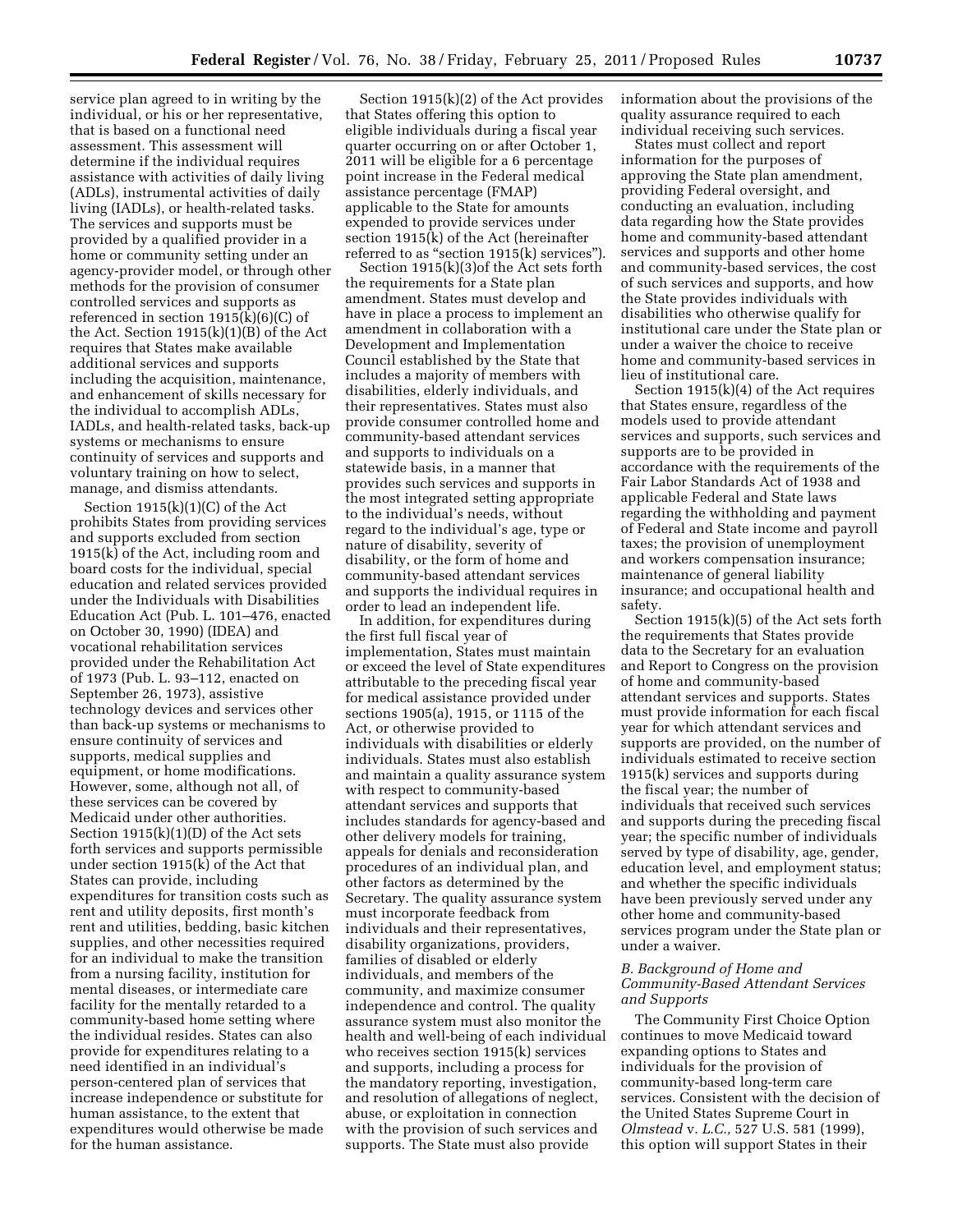mission to develop or enhance a comprehensive system of long-term care services and supports in the community that provide beneficiary choice and direction in the most integrated setting. Since the mid-1970s, States have had the option to offer personal care services under their Medicaid State plans. The option was originally provided at the Secretary's discretion, had a medical orientation and could only be provided in an individual's place of residence. Personal care services were mainly offered to assist individuals in activities of daily living, and, if incidental to the delivery of such services, could include other forms of assistance (for example, housekeeping or chores). In the 1980s, some States sought to broaden the scope of personal care services to include community settings for the provision of services to enable individuals to participate in normal life activities.

Through the Omnibus Budget Reconciliation Act of 1993 (Pub. L. 103– 66, enacted on August 10, 1993) (OBRA 93), the Congress formally included personal care as a separate and specific optional service under the Federal Medicaid statute and gave States explicit authorization, under a new section 1905(a)(24) of the Act, to provide such services outside the individual's residence. This was implemented by final rule published in the September 11, 1997 **Federal Register**  (62 FR 47896) that added a new section at § 440.167 describing the option for States to provide a wide range of personal assistance both in an individual's residence and in the community. In 1999, we released additional guidance to clarify that personal care services may include ADLs and IADLs that all qualified relatives, with the exception of ''legally responsible relatives'', could be paid to provide personal care services and that States were permitted to offer the option of consumer-directed personal care services.

Additionally, the Omnibus Reconciliation Act of 1989 (Pub. L. 101– 239, enacted on December 19, 1989) (OBRA 89), revised the Early Periodic Screening and Diagnosis and Treatment Benefit to include the requirement that all section 1905(a) services are mandatory for individuals under the age of 21 if determined to be medically necessary in accordance with section 1905(r) of the Act.

Furthermore, before 1981, the Medicaid program provided limited coverage for long-term care services in non-institutional, community-based settings. Medicaid's eligibility criteria and other factors made institutional care much more accessible than care in the community.

Medicaid home and community-based services (HCBS) were established in 1981 as an alternative to care provided in Medicaid institutions, by permitting States to waive certain Medicaid requirements upon approval by the Secretary. Section 1915(c) of the Act was added to title XIX by the Omnibus Budget Reconciliation Act of 1981 (Pub. L. 97–35, enacted on August 13, 1981) (OBRA 81). Programs of HCBS under section 1915(c) of the Act are known as ''waiver programs'', or simply ''waivers'' due to the authority to waive certain Medicaid requirements.

Since 1981, the section 1915(c) HCBS waiver program has afforded States considerable latitude in designing services to meet the needs of people who would otherwise require institutional care. In 2010, approximately 315 approved HCBS waivers under section 1915(c) of the Act serve nearly 1 million elderly and disabled individuals in their homes or alternative residential community settings. States have used HCBS waiver programs to provide numerous services designed to foster independence; assist eligible individuals in integrating into their communities; and promote selfdirection, personal choice, and control over services and providers. The addition of section 1915(i) of the Act in 2005 affords some of the same flexibility and service coverage through the State plan without a waiver.

The section 1915(k) benefit does not diminish the State's ability to provide any of the existing Medicaid home and community-based services. States opting to offer the Community First Choice Option under section 1915(k) of the Act can continue to provide the full array of home and community-based services under section 1915(c) waivers, section 1115 demonstration programs, mandatory State plan home health benefits, and the State plan personal care services benefit. Community First Choice provides States the option to offer a broad service package that includes assistance with ADLs, IADLs, and health-related tasks, while also incorporating transition costs and supports that increase independence or substitute for human assistance.

Another important aspect to this background is the passage of the Americans with Disabilities Act of 1990 (Pub. L. 101–336, enacted July 26, 1990) (ADA), and the *Olmstead* v. *L.C.,* U.S. Supreme Court decision. In particular, Title II of the ADA prohibits discrimination on the basis of disability by State and local governments and requires these entities to administer

their services and programs, in the most integrated setting appropriate to the needs of qualified individuals with disabilities. In applying the most integrated setting mandate, the U.S. Supreme Court ruled in *Olmstead* that unnecessary institutionalization of individuals with disabilities constitute discrimination under the ADA. Under *Olmstead,* States may not deny a qualified individual with a disability a community placement when: (1) Community placement is appropriate; (2) the community placement is not opposed by the individual with a disability; and (3) the community placement can be reasonably accommodated.

As self-direction is a key component to Community First Choice, this service delivery model is another important aspect to the background of this provision. Two national pilot projects demonstrated the success of selfdirected care. During the 1990's, the Robert Wood Johnson Foundation funded these projects which evolved into Medicaid funded programs under section 1915(c) of the Act and the "Cash and Counseling'' national section 1115 demonstration programs. Evaluations were conducted in both of these national projects. Results in both projects were similar—persons directing their personal care experienced fewer unnecessary institutional placements, experienced higher levels of satisfaction, had fewer unmet needs, experienced higher continuity of care because of less worker turnover, and maximized the efficient use of community services and supports. The Deficit Reduction Act of 2005 (Pub. L. 109–171, enacted on February 8, 2006) (DRA), established section 1915(j) of the Act which provided a State plan option for States to utilize this self-direction service delivery model without needing the authority of a Section 1115 demonstration.

#### **II. Provisions of the Proposed Regulations**

In the following discussion, we refer to particular home and communitybased attendant services and supports offered under section 1915(k) of the Act as Community First Choice services and supports. We refer to the "Community" First Choice Option'' when describing the collective requirements of section 1915(k) of the Act for the State plan option.

#### *A. Eligibility (§ 441.510)*

Section 1915(k)(1) of the Act requires that in order to receive services under the Community First Choice Option, individuals must be eligible for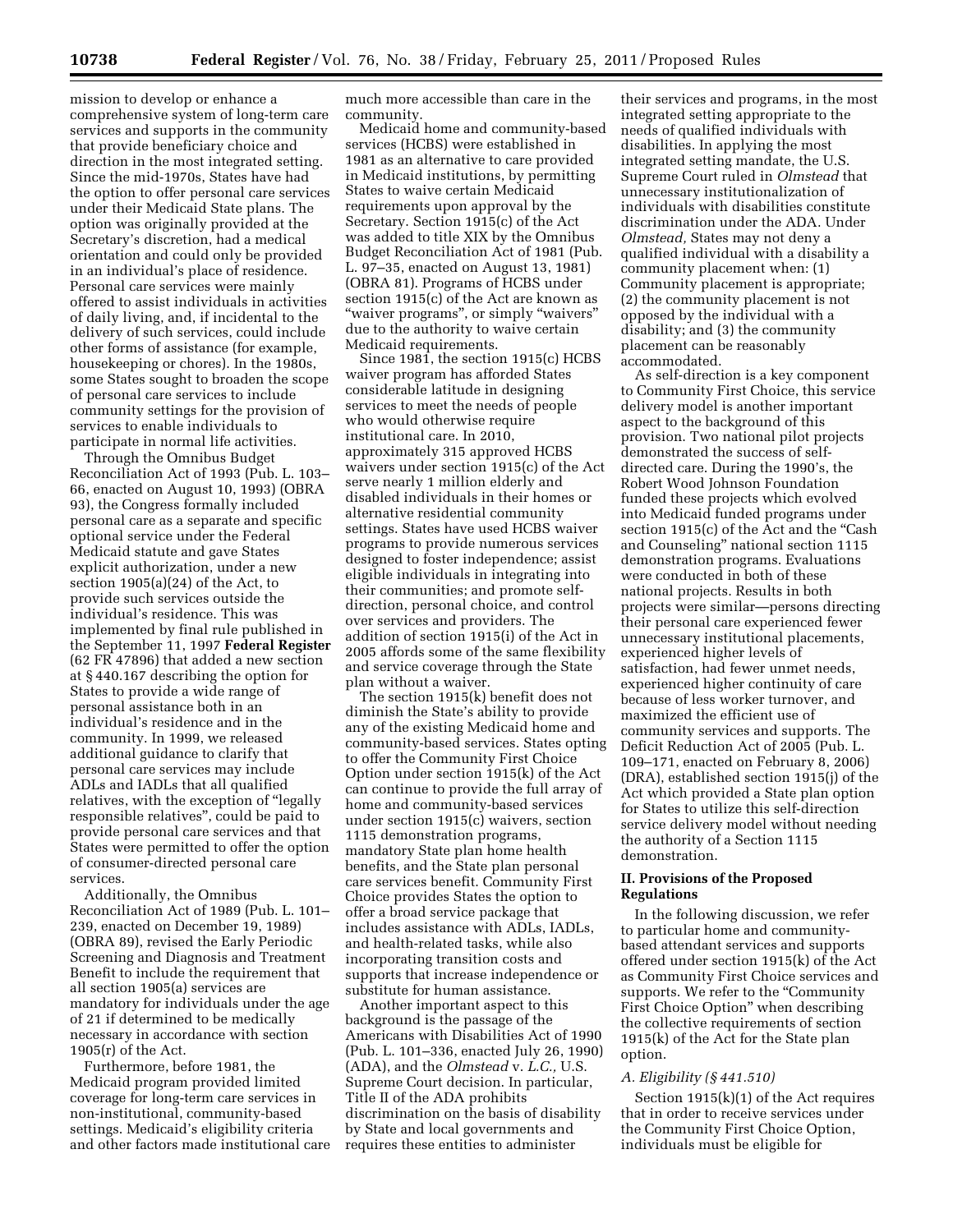Medicaid under an eligibility group covered by the State plan. This section does not create a new eligibility group. Individuals who are not eligible for Medicaid under a group covered under the State Medicaid plan are not eligible for the State plan Community First Choice Option, even if they otherwise meet the requirements for the option. Individuals eligible under the State Medicaid plan whose income does not exceed 150 percent of the Federal Poverty Level (FPL) are eligible for the Community First Choice Option without requiring a determination of institutional level of care. In determining whether the 150 percent of the FPL requirement is met, the regular rules for determining income eligibility for the individual's eligibility group under the State plan apply, including any income disregards used by the State for that group under section  $1902(r)(2)$ of the Act.

Individuals eligible under the State Medicaid plan whose income is greater than 150 percent of the FPL are eligible for the Community First Choice Option if it has been determined such individuals need the level of care required under the State Medicaid plan for coverage of nursing facility services. The State must determine that but for the provision of the home and community-based attendant services and supports, the individual would require the level of care provided in a hospital, a nursing facility, intermediate care facility for the mentally retarded or an institution for mental diseases, the cost of which would be reimbursed under the State plan. For example, section  $1902(a)(10)(A)(ii)(XIII)$  of the Act defines an optional eligibility group known as working disabled. The income standard for this group is 250 percent of the FPL. An individual in this eligibility group with income that does not exceed 150 percent of the FPL would be eligible for CFC services without a level of care determination. An individual in the same eligibility group with income that exceeds 150 percent of the FPL would need to have a level of care determination to be eligible for CFC services. Additionally, individuals who are eligible for Medicaid under the special home and community-based waiver eligibility group defined at section  $1902(a)(10)(A)(ii)(VI)$  of the Act, for example, the special income level group for institutionalized individuals, could be eligible to receive CFC services. These individuals would have to receive at least 1 section 1915(c) home and community-based waiver service per month. We propose to

implement this eligibility requirement at § 441.510.

As the need for a level of care determination is directly related to an individual's income level in section  $1915(k)(1)$  of the Act, we propose to require an annual verification of income for all individuals receiving services under the section 1915(k) State plan option. We propose to implement this requirement at § 441.510.

#### *B. Statewideness (§ 441.515)*

Section 1915(k)(3)(B) of the Act requires that a State that chooses to provide the Community First Choice Option do so for individuals on a statewide basis, in a manner that provides such services and supports in the most integrated setting appropriate to the individual's needs, and without regard to the individual's age, type or nature of disability, severity of disability, or the form of home and community-based attendant services and supports that the individual requires in order to lead an independent life. We propose at § 441.515 to adopt this statutory language as our definition.

#### *C. Required Services (§ 441.520)*

Section  $1915(k)(1)(B)$  of the Act provides detailed requirements for the services and supports included in the Community First Choice Option. Therefore at § 441.520, we propose the following services must be available under the Community First Choice option:

• Assistance with ADLs, IADLs, and health related tasks through hands-on assistance, supervision or cueing.

• The acquisition, maintenance and enhancement of skills necessary for the individual to accomplish ADLs, IADLs, and health-related tasks.

• Back-up systems or mechanisms to ensure continuity of services and supports.

• Voluntary training on how to select, manage, and dismiss attendants.

With regard to back up systems or mechanisms to ensure continuity of services and supports, we propose at § 441.505 that such devices may include personal emergency response systems, pagers, or any other appropriate mobile electronic device that may be used to ensure continuity of services and supports.

The Community First Choice Option requires the utilization of a personcentered planning process. A key component of the Community First Choice option is to allow individuals to self direct the provision of services and supports. Individuals must have the authority to hire, fire, and train attendants to provide services tailored

to the individuals' needs. Therefore, we propose at  $§$  441.520(a)(6) to require States to develop and provide a training program for individuals (or representative) on how to select, manage and dismiss attendants. Consistent with the philosophy of self-direction, this training must be voluntary, and may not be a mandatory requirement for the individual to receive services under this option.

Section  $1915(k)(1)(D)$  of the Act provides that States may allow an individual to purchase permissible services and supports. We propose to implement this option at § 441.520(b). At a minimum, permissible services and supports include expenditures for transition costs such as rent and utility deposits, first month's rent and utilities, bedding, basic kitchen supplies, and other necessities required for an individual to transition from a nursing facility, institution for mental disease, or intermediate care facility for the mentally retarded to a community-based home setting where the individual resides. We believe that the primary focus of Community First Choice is to remove barriers that prevent individuals from returning to the community or remaining in the community, thus avoiding unnecessary or premature institutionalization. Section  $1915(k)(1)(D)(ii)$  of the Act permits States to make expenditures available for individuals to acquire items that increase independence or substitute for human assistance, to the extent that the expenditures would otherwise be made for the human assistance and are related to a need identified in an individual's person-centered plan. Based on our experience with the Cash and Counseling Demonstrations, and authorities under sections 1915(j) and 1915(c) of the Act, we know that many individuals do avail themselves of and benefit from this option and use this flexibility to purchase items that allow them greater independence, such as non-medical transportation services, or that substitute for human assistance, such as a microwave oven. We propose at § 441.520(b)(2), when individuals utilize this option that items purchased must relate to a need identified in the service plan.

Based on our experience with Cash and Counseling, we found that some States limited participants' purchases to a list of allowable items for which no prior approval was necessary. Still, other States required prior approval for all items, while others provided a list of allowable items and required prior approval for other items not on the list. Each permissible purchase was determined based on an identified goal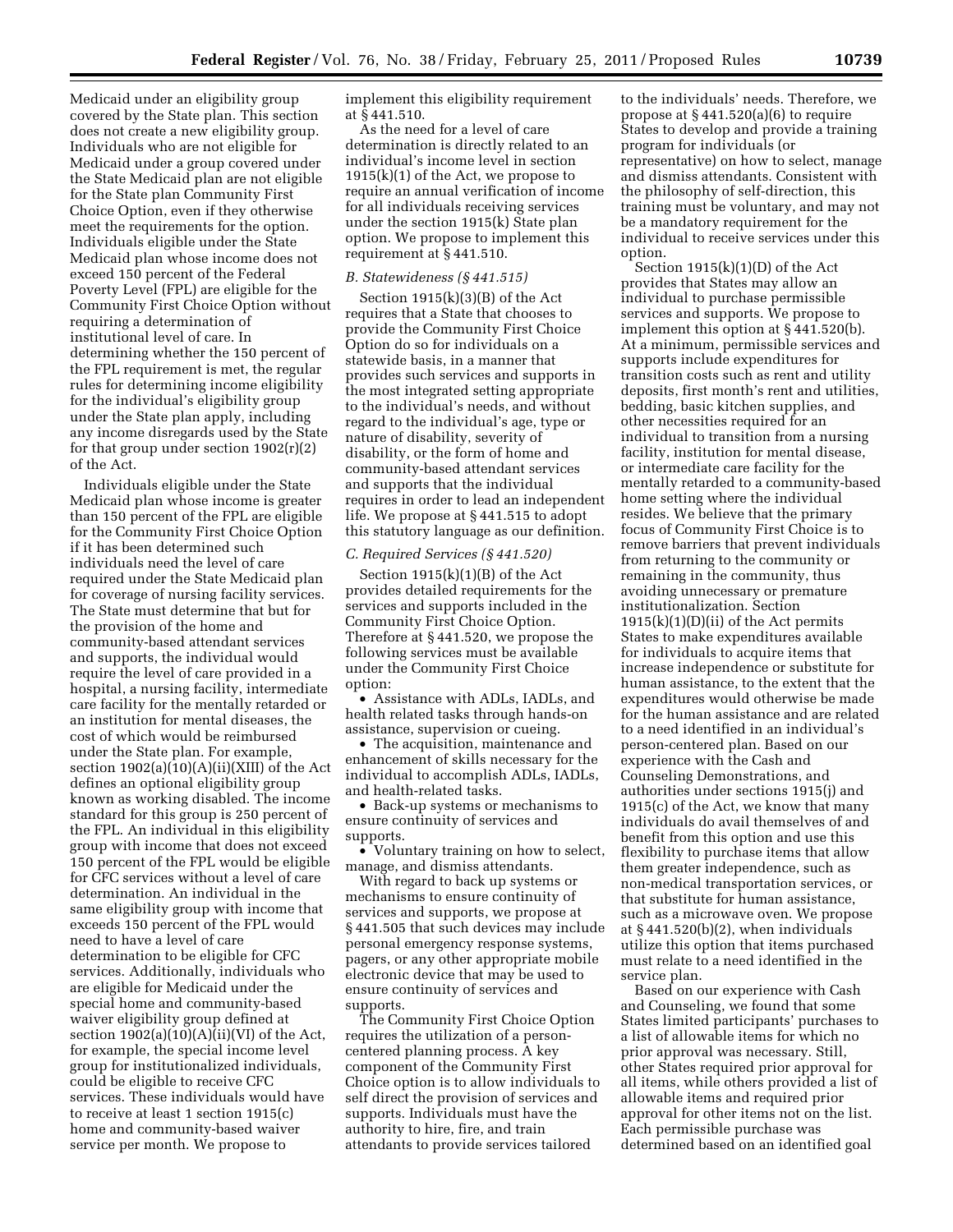in an individual's service plan. Each State developed procedures that governed how participants could save an amount of their monthly budget and how and at what intervals the State would recoup funds that were not spent according to the purchase plan. The Community First Choice Option differs from Cash and Counseling and the section 1915(j) State plan Option in that an individual is not required to save an amount in a budget to purchase items that increase independence or substitute for human assistance. Therefore, in Community First Choice Option these purchases are permissible for inclusion in the service plan and service budget if applicable. CMS believes that permissible purchases will be a particularly useful tool for States to promote community integration.

#### *D. Excluded Services (§ 441.525)*

In § 441.525, consistent with the provisions of section 1915(k) of the Act, we propose the following services are excluded from the Community First Choice Option:

• Room and board costs (except with respect to the transition costs identified above).

• Special education and related services provided under the IDEA.

• Vocational rehabilitation services provided under the Rehabilitations Act of 1973.

• Assistive technology devices and assistive technology services other than those defined in § 441.520(a)(5).

- Medical supplies and equipment.
- Home modifications.

The exclusion of room and board costs is consistent with section 1905(a) of the Act, which limits Medicaid coverage of room and board to an inpatient setting only. The goal of the Community First Choice option is to provide attendant and support services in the community, as such, services provided in an inpatient setting are excluded from coverage. While attendant services and supports may be provided in a residential setting in the community, only the costs of the services and supports, not the room and board costs of the residential setting, will be covered.

The IDEA ensures every child with a disability has available a free appropriate public education that includes special education and related services. When services are identified in an Individualized Education Program (IEP) or an Individualized Family Service Plan (IFSP), Medicaid will only pay for services determined to be medically necessary. Therefore, at § 441.525, we propose that services

related to education only are excluded from this section.

The Rehabilitation Act of 1973 provides for direct services to people with disabilities which help them to become qualified for employment. Vocational services are those that teach specific skills required by an individual to perform tasks associated with performing a job. Therefore, at § 441.525, we propose the general prohibition established by section 1915(k) of the Act excluding vocational rehabilitation services provided under the Rehabilitation Act of 1973.

We also propose at § 441.525 that Community First Choice would not include services furnished through another benefit or section under the Act. Per section  $1915(k)(1)(C)$  of that Act, we propose at § 441.525 the exclusion of the following services: Assistive technology (other than what is described in § 441.520(a)(5); Medical supplies and equipment; and home modifications.

The statute specifically excludes assistive technology devices and assistive technology services (other than back-up systems or mechanisms), medical equipment and home modifications. However, the statute does not define such items and furthermore, the statute provides that the excluded services and supports are ''subject to subparagraph (D)'' which defines permissible services and supports to include expenditures relating to a need identified in an individual's person-centered plan of services that increase independence or substitute for human assistance. In general, the terms ''assistive technology devices'' and ''assistive technology services'' may be broadly interpreted to include items and services necessary for an individual to make the transition from an institution to a communitybased setting, or that increase independence or substitute for human assistance. In addition, some medical equipment and environmental adaptations may make the provision of human assistance feasible when it would not otherwise be provided. These types of items could be covered under sections 1915(k)(1)(D)(i) and (ii) of the Act. For example, eating and cooking utensils can be fitted with oversized handles for easier gripping. These ''assistive devices'' can enable an individual with limited hand function to continue to prepare meals for himself or herself. Further examples would include items such as bedside controls for lights and other appliances to increase the ability of mobility impaired individuals to control the lighting, temperature or other conditions of their

home without getting out of bed. Wheelchair lifts and stair-climbs can provide an individual with full access and mobility throughout a multi-level home. Other self-direction programs have permitted the inclusion of certain items that could be broadly defined as assistive technology, medical equipment, and home modifications. To ensure that items or services that could be covered under sections  $1915(k)(1)(D)(i)$  or (ii) of the Act are not excluded, we interpret the provision to prohibit service plans from identifying assistive technology or services, medical equipment or home modifications as the only needed service in an individual's plan of services or supports. Therefore, we are proposing that in Community First Choice some items or services that could be classified as assistive technology devices or services, medical equipment or home modifications may be covered, but only when based on a specific need in the person-centered service plan, when used in conjunction with other home and community-based attendant services. We invite comment on this proposal. We further propose to allow States to determine at what point the amount of funds to purchase such devices and adaptations places them in the statutorily excluded categories. We also invite comments on this proposal.

#### *E. Setting (§ 441.530)*

Section  $1915(k)(1)(A)(ii)$  of the Act provides that a home and communitybased setting does not include a nursing facility, institution for mental diseases, or an intermediate care facility for the mentally retarded. We propose at § 441.530 to adopt this statutory language in our regulations.

In the June 22, 2009 **Federal Register**  (74 FR 29453), we published the Home and Community-Based Services (HCBS) Waivers Advance Notice of Proposed Rulemaking (ANPRM) to seek public input on strategies to define home and community with regard to waivers under section 1915(c) of the Act. We recognize the important role that Medicaid plays in States' efforts to ensure compliance with the ADA and the *Olmstead* v. *L.C.,* 527 U.S. 581 (1999) U.S. Supreme Court decision. In the *Olmstead* decision, the Court affirmed a State's obligation to serve individuals in the most integrated setting appropriate to their needs. The Court held that the unjustified institutional isolation of people with disabilities is a form of unlawful discrimination under the ADA. We seek to assist States' objective to meet these ADA and *Olmstead* obligations. However, a State's Olmstead obligations under the ADA and section 504 of the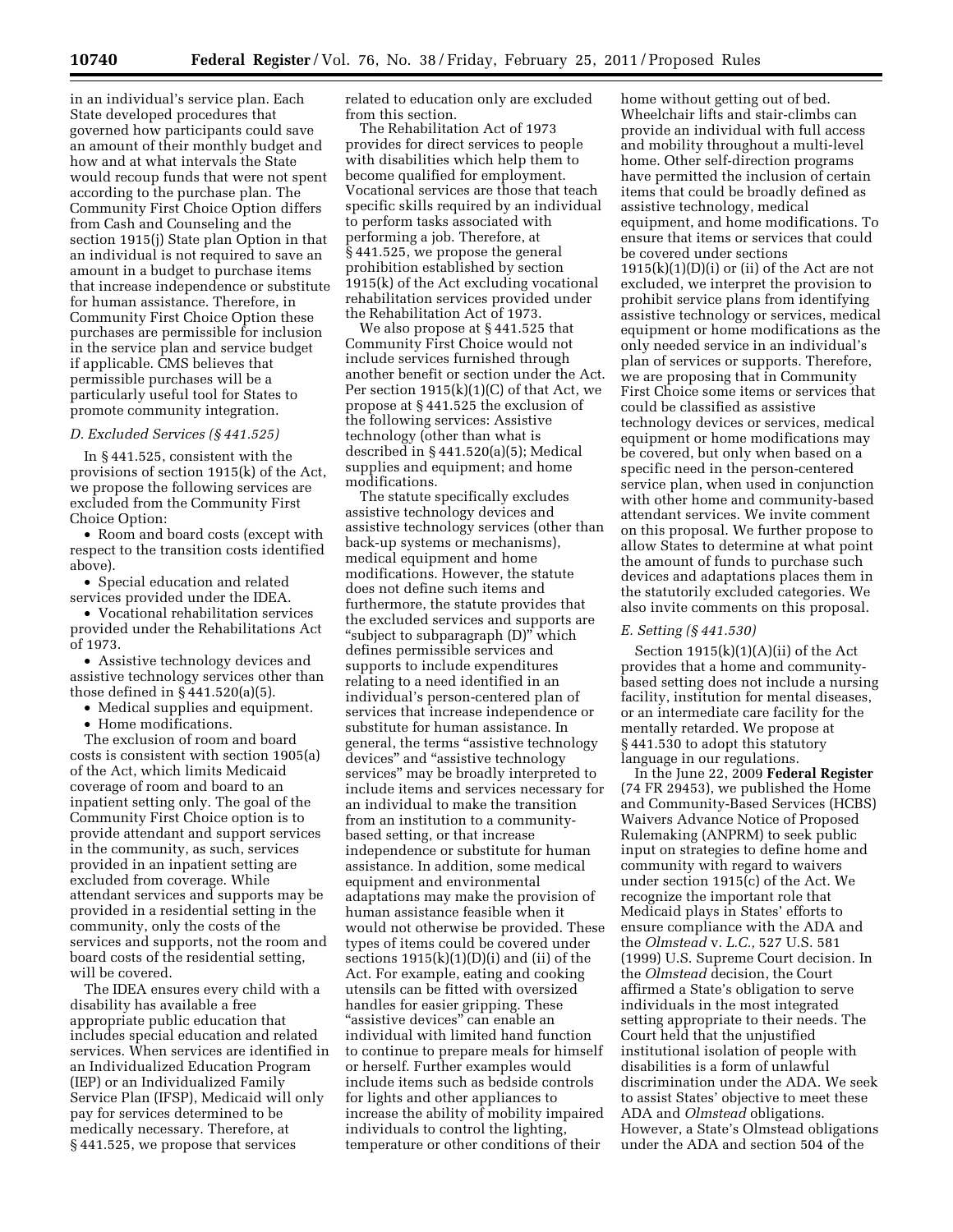Rehabilitation Act are not defined by, or limited to, the scope or requirements of the Medicaid program and nothing in this regulation should be construed as limiting a State's obligation to comply with the integration requirements under the ADA or section 504 of the Rehabilitation Act.

Notwithstanding our continuing efforts to gain stakeholder input on the nature of HCBS settings, we are proposing to clarify that certain settings are clearly outside of what would be considered home and community-based because they are not integrated into the community. Section  $1915(k)(1)(A)(ii)$  of the Act provides that services must be provided in a home or community setting, which excludes nursing facilities, institutions for mental diseases, and intermediate care facilities for the mentally retarded. However, there may be instances in which individuals reside in alternative or subsidiary residential settings on the grounds of or located adjacent to such institutional facilities, which are not licensed as institutions for the purpose of Medicaid reimbursement or under State licensing rules. We are proposing to clarify that home and community settings may not include a building that is also a publicly or privately operated facility which provide inpatient institutional treatment or custodial care; or in a building on the grounds of, or immediately adjacent to, a public institution or disability-specific housing complex, designed expressly around an individual's diagnosis that is geographically segregated from the larger community, as determined by the Secretary. To maintain consistency across the Medicaid program, we anticipate adopting this same clarification for services provided under section 1915(c) of the Act and other authorities permitting coverage of home and community-based services under Medicaid.

#### *F. Assessment of Need (§ 441.535)*

Section  $1915(k)(1)(A)(i)$  of the Act requires that States conduct an assessment of individuals' functional need on which to base the personcentered service plan. We propose to implement this requirement at § 441.535. An assessment of an individual's needs, strengths, and preferences is crucial because it forms the basis for the identification of the needed services and supports that will be authorized in the individual's subsequent person-centered service plan. The assessment should include a determination of whether there are any persons available to support the individual, including family members.

These persons may be able to provide unpaid personal assistance, or fulfill the more formal roles such as acting in the capacity of a paid provider of attendant services or as an individual's representative. We propose to require in § 441.535 that the assessment include a face-to-face meeting with the individual (''individual'' meaning in this context, if applicable, the individual and the individual's authorized representative when appropriate).

For consistency among Medicaid program benefits and in keeping with our decisions for implementation of the Self-directed Personal Assistance Services State plan Option under section 1915(j) of the Act, we do not prescribe the assessment tool to be used by States, but we expect that the assessment will include a standardized set of data elements, key system functionality, and workflow that will be sufficiently comprehensive to support the determination that an individual would require attendant care services and supports under the Community First Choice State Option and the development of the individual's subsequent service plan and budget. We propose at § 441.535(a), as in section 1915(j) of the Act, that the assessment include information about an individual's health condition, personal goals and preferences for the provision of services, identified functional limitations, age, school participation status, employment, household, and other factors that are relevant to the authorization and provision of services, and support the finding for need of home and community-based attendant services and supports and development of the service plan and budget. We are currently working to determine universal core elements to include in a standard assessment for consistency across programs. As these elements are identified, it is expected States will incorporate these elements in the assessment of need to be used for Community First Choice. We invite comments on the elements that should be included in this list.

Finally, in § 441.535(c), we propose to require that the assessment of need is conducted at least every 12 months and as needed when the individual's needs and circumstances change significantly, or as requested by an individual or their representative, in order to revise the service plan.

#### *G. Service Plan (§ 441.540)*

Section 1915(k)(1)(A)(i) of the Act require a person-centered approach to establishing a service plan, based on an assessment of need, developed in collaboration with an individual

(''individual'' meaning in this context, if applicable, the individual and the individual's authorized representative) choosing to receive home and community-based attendant services and supports under the Community First Choice State Option. In § 441.540, we propose to require that based on the assessment of need specified in § 441.535, the State must develop (or approve, if the Plan is developed by others) a written service plan, in collaboration with the individual (including, for purposes of this paragraph, the individual and the individual's authorized representative if applicable). The service plan must be created using a person-centered and directed planning process.

For clarification and consistency among programs, our expectation regarding person-centered services and supports is that the plan reflects what is important to the individual and important for his or her health and welfare. The person-centered approach is a process, directed by the individual with long-term support needs, or by another person important in the life of the individual who the individual has freely chosen to direct this process, intended to identify the strengths, capacities, preferences, needs, and desired outcomes of the individual. The person-centered process includes the opportunity for the individual to choose others to serve as important contributors to the planning process.

These participants in the personcentered planning process enable and assist the individual to identify and access a personalized mix of paid and non-paid services. This process and the resulting service plan will assist the individual in achieving personally defined outcomes in the most integrated community setting in a manner that reflects what is both important for the individual to meet identified support needs and what is important to the individual to ensure delivery of services in a manner that reflects personal preferences and choices and assures health and welfare. The individual identifies planning goals to achieve these personal outcomes in collaboration with those that the individual has identified. The identified personally-defined outcomes, preferred methods for achieving them and the training supports, therapies, treatments, and other services the individual needs to achieve those outcomes become part of the written services and support plan, also known as plan of care.

Based on our experience with States' self-direction waivers and demonstrations, we are aware that States have historically implemented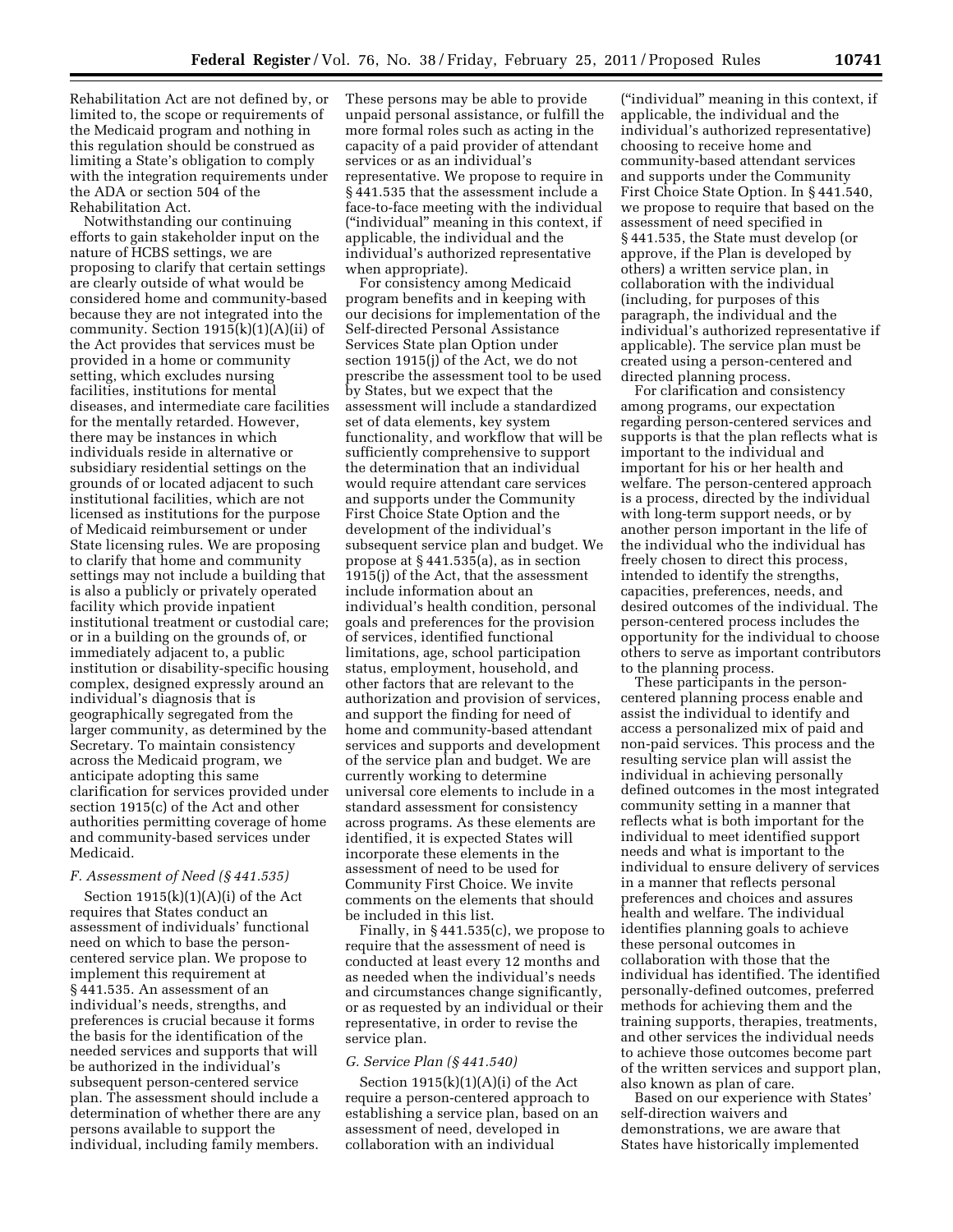the person-centered planning process differently. Based on the above clarification of person-centered planning and to promote consistency among programs, we propose to require, at § 441.540(a), a person-centered planning process. We propose that the person-centered planning process would:

• Include people chosen by the individual;

• Provide necessary support to ensure that the individual has a meaningful role in directing the process;

• Occur at times and locations of convenience to the individual;

• Reflect cultural considerations of the individual;

• Include strategies for solving conflict or disagreement within the process, including clear guidelines for the management of conflict of interest concerns among planning participants;

• Include opportunities for periodic and ongoing plan updates as needed or requested by the individual; and

• Offer choices to the individual regarding the services and supports they receive and from whom.

We propose at § 441.540(b) that the plan resulting from this process must reflect the services that are important for the individual to meet individual services and support needs as assessed through a person-centered functional assessment, as well as what is important to the person with regard to preferences for the delivery of such supports. Commensurate with the level of need of the individual, the plan must reflect the individual's strengths and preferences, as well as clinical and support needs (for example, as identified through a person-centered functional assessment). The plan should include individually identified goals, which may include goals and preferences related to relationships, community participation, employment, income and savings, health care and wellness, education, and others.

The plan should reflect the services and supports (paid and unpaid) that will assist the individual to achieve identified goals and who provides them. The plan should reflect risk factors and measures in place to minimize them including back-up strategies when needed. The plan should be signed by all individuals and providers responsible for its implementation, should be understandable to the individual receiving services and the individuals important in supporting him or her, and should include a timeline for review. The plan should identify the individual or entity responsible for monitoring the plan and should be distributed to everyone

involved (including the participant) in the plan. The plan should also be directly integrated into self-direction where individual budgets are used and should prevent the provision of unnecessary or inappropriate care. We invite comment on the person-centered process and planning elements of this proposed rule.

We would also propose at § 441.540(c) a minimum list of policies and procedures associated with service plan development that must be completed and included by the State. We believe these are necessary to ensure the proper administration and development of the service plan. Policies and procedures should ensure that the responsibilities for assessment of need and service plan development are identified, the planning process is timely, the participant's needs are assessed and services meet the needs. When determining the timeframe in which the planning process should occur, we expect States to establish guidelines that support a timeframe that responds to the needs of the individual, thus allowing access to needed services as quickly as possible. Additionally, the State must ensure the conflict of interest standards for assessment of need and service plan development apply to all individuals and entities, public or private. These standards at a minimum must ensure that the individuals and entities conducting the assessment of need and developing the service plan are not related by blood or marriage to the individual or to any paid caregiver of the individual, financially responsible for the individual, empowered to make financial or health-related decisions on behalf of the individual, and would not benefit financially from the provision of assessed needs and services.

Section 1915(k)(1)(A)(i) of the Act requires that the service plan be agreed to in writing by the individual or, as appropriate, the individual's representative. We propose at § 441.540(d) to require that the service plan must be finalized and agreed to in writing by the individual or, as appropriate, the individual's representative and that a copy of the plan must be provided to the individual.

Finally, in  $\S$  441.540(e), we propose to require that the service plan be reviewed and revised upon reassessment of need at least every 12 months, when the individual's circumstances or needs change significantly and at the individual's request.

#### *H. Service Models (§ 441.545)*

Section  $1915(k)(1)(A)(iii)$  of the Act requires that the Community First

Choice Option be provided under an agency-provider model or other model. Section  $1915(k)(6)(C)(ii)$  of the Act defines other models to mean methods, other than the agency-provider model, for the provision of consumer controlled services and supports. The statute provides that such models may include vouchers, direct cash payments, or use of a fiscal agent to assist in obtaining services.

We propose at § 441.545 that a State may choose one or more of the service delivery models defined in the statute. In § 441.545(a) and (b), we have categorized these models into two main groups, the Agency Model and the Selfdirected Model with Service Budget. We have elected the use of the term selfdirected rather than consumer controlled to be consistent with terminology in other regulatory provisions that offer this type of service delivery model including sections 1915(i) and 1915(j) of the Act. In § 441.545(a), we propose to reflect the statutory definition of the agency model as a service delivery method in which services and supports are provided by entities through a contract.

Based on our experience with selfdirected programs, we are aware that States may choose to allow individuals to self-direct services under a traditional agency model or an ''agency with choice'' model, which utilizes a coemployment relationship between the individual and an agency. Under the traditional agency model, the individual retains hiring and firing authority of personal care attendants. The ''agency with choice'' utilizes a co-employment relationship between the individual and the agency. We interpret the definition of ''agency-provider model'' in section  $1915(k)(6)(C)(i)$  of the Act to include such delivery options as allowable under Community First Choice as the agency model.

In  $\S$ 441.545(b)(1), (b)(2) and (b)(3), we propose to further define the categories within the Self-directed Model with Service Budget to include the models specified in the statute including financial management entity, direct cash, and vouchers. We have elected to use the term financial management entity rather than fiscal agent to be consistent with other regulatory provisions that offer this type of service delivery model.

In  $\S$  441.545(b)(1), we propose to require that the financial management entity perform specific functions that include, but are not limited to, the following: Collect and process timesheets of the individual's workers; process payroll, withholding, filing and payment of applicable Federal, State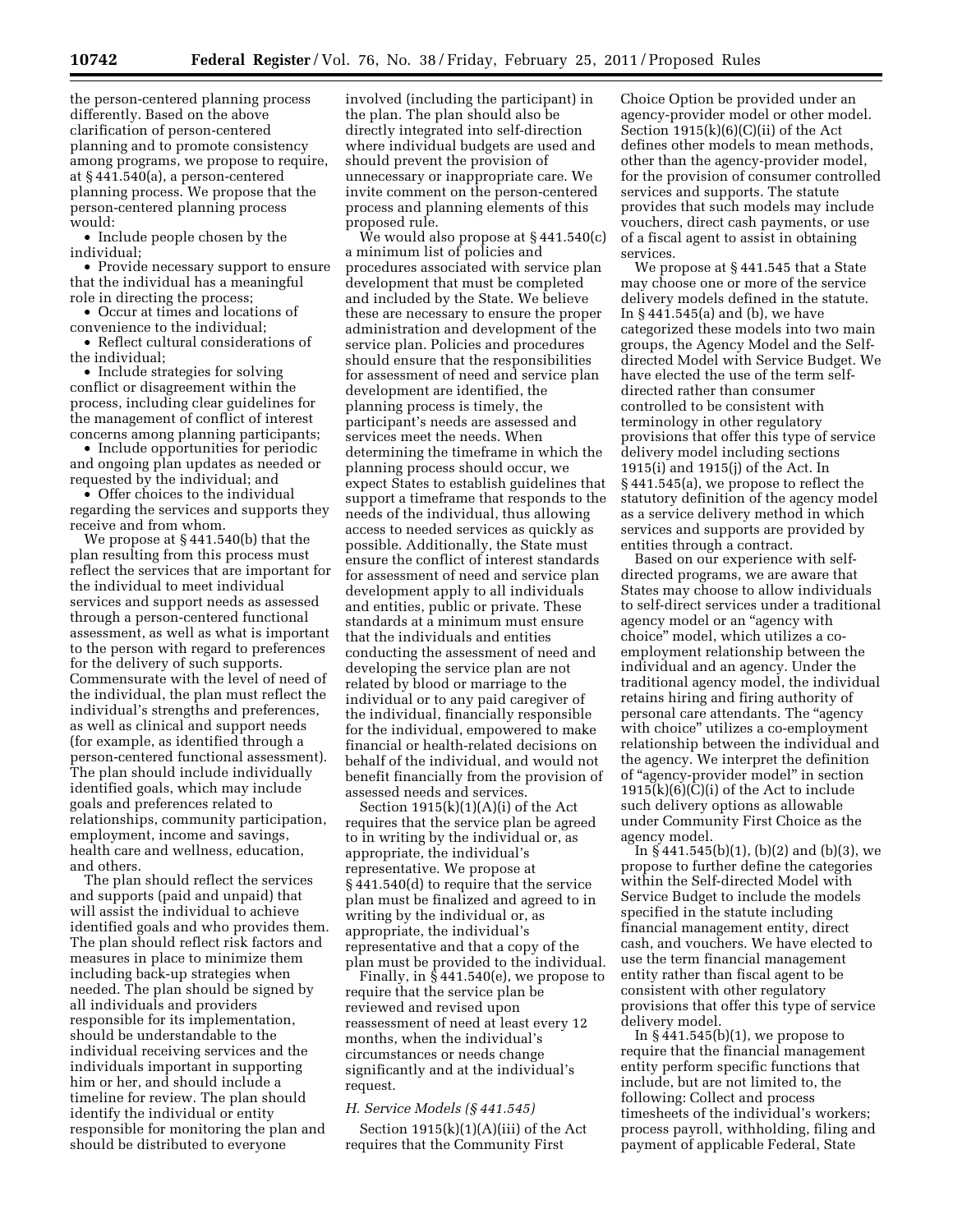and local employment related taxes and insurance; maintain a separate account for each individual's budget; track and report disbursements and balances of individual's funds; process and pay invoices for services in the service plan; and provide to the individual periodic reports of expenditures and the status of the approved service budget. We propose to adopt these functions to be consistent with section 1915(j) of the Act in which a self-directed service delivery model is also defined. We propose in  $§$  441.545(b)(1)(vii) that States may perform the functions of a financial management entity internally or use a vendor organization that has the capabilities to perform the required task in accordance with the applicable IRS requirements. Again, we propose this provision to be consistent with flexibility offered in section 1915(j) of the Act.

We propose in § 441.545(b)(2) that the State have the option of disbursing cash prospectively to individuals selfdirecting their Community First Choice Option. This Direct Cash option is specified in section  $1915(k)(6)(C)(ii)$  of the Act. To be consistent with the option under section 1915(j) of the Act, which also allows for the direct payment of cash, we further propose that if a State elects this option, it must meet the following requirements: Ensure compliance with all applicable requirements of the Internal Revenue Service, including but not limited to, retaining required forms and payment of FICA, FUTA and State unemployment taxes; permit individuals, or their representatives as applicable, using the cash option to choose to use the financial management entity for some or all of the functions; make available a financial management entity to an individual who has demonstrated, after additional counseling, information, training, or assistance that the individual cannot effectively manage the cash option described in this section. If the cash option is the only model offered by the State for Community First Choice, then the State may require an individual to utilize the financial management entity services under the cash option, but must provide the conditions under which this would be enforced after additional counseling, information, training or assistance are unsuccessful.

In § 441.545(b)(3), we propose that the State also have the option of issuing vouchers as a self-directed service delivery model. We propose that if the State elects this option that it must ensure compliance with all applicable requirements of the Internal Revenue Service.

#### *I. Additional Service Plan Requirements for Self-Directed Model With Service Budget (§ 441.550)*

Section  $1915(k)(1)(A)(i)$  of the Act requires that the Community First Choice Option be provided through a person-centered plan of services and supports that is based on an assessment of functional need. While the general requirements of the service plan are proposed in § 441.550, to clarify our expectations for a service plan when the State elects the option of a Self-Directed Service Model with Service Budget and to be consistent with the self-directed service delivery model under section 1915(j) of the Act, we propose that the service plan convey authority to the individual to perform, at a minimum, specific tasks. In § 441.550, we propose these tasks include the ability to recruit, hire (including specifying worker qualifications), fire, supervise, and manage workers in the provision of Community First Choice Option services and supports. We propose that the expectations for managing workers include determining worker duties, scheduling workers, training workers in assigned tasks, and evaluating workers' performance. In addition, we propose that the service plan describe the ability of the individual to determine the amount paid for a service, support, or item, as well as the ability to review and approve provider invoices. It is the approval of the service plan that authorizes the individual to undertake these activities as part of the selfdirected service delivery model. The service plan must encompass both the general decision-making authority that an individual has and outline the individualized services and supports to address the individual's needs, abilities, preferences and choices. In our experience with self-directed programs these components of the service plan have been critical elements in the implementation of successful programs. Therefore, we propose to adopt the same elements in this provision of selfdirected services.

#### *J. Support System (§ 441.555)*

Based on our experience with selfdirection programs, we are aware that the support system provided by the State is a critical element of the service delivery model. Therefore, to maintain consistency and to reflect our policy relating to self-direction, in § 441.555 we propose the requirement that the State have in place a support system. While we do not prescribe the way States are to design their support system, in order to allow flexibility, based on our experience, we include in the proposed regulation a minimum list of activities for which individuals may need information, counseling, training, or assistance, but States may offer additional activities. Generally, the activities requiring support include participant rights information and how the self-directed model of service delivery operates.

#### *K. Service Budget Requirements (§ 441.560)*

While section 1915(k) of the Act does not specifically address the requirement for an individual to have authority over a budget, in § 441.560 we have proposed specific service budget requirements based on experience with the section 1915(j) self-directed service delivery model which utilizes the options of financial management entities and direct cash payments. The requirements of section 1915(j) of the Act were supported by the experience of section 1115 demonstrations and proven to be successful models for implementation of a self-directed service model with a service budget. The service budget amount is the cap on the amount of funds available to an individual with which to purchase self-directed Community First Choice Option services and supports. Therefore, in § 441.560(a), we require that a service budget be developed and approved by the State and include specific items such as the specific dollar amount, how the individual is informed of the amount, and the procedures for how the individual may adjust the budget.

In  $\S 441.560(b)$ , we propose that the budget methodology set forth by the State meet certain criteria such as being objective and evidence based, be applied consistently to individuals in the program, and be included in the State plan. In addition, we propose the budget methodology include calculations of the expected costs of Community First Choice Option services and supports if those services and supports were not self-directed. We recognize in § 441.560(b)(5) that States may place monetary or budgetary limits on self-directed Community First Choice Option services. Therefore, if a State does so, we would require that the State have a process in place that describes the limits and the basis for the limits, and any adjustments that will be allowed and the basis for the adjustments, such as an individual's health and welfare.

Additionally, we propose to require certain beneficiary safeguards in light of these possible limitations. First, we propose that States have procedures to adjust a budget when a reassessment indicates a change in a participant's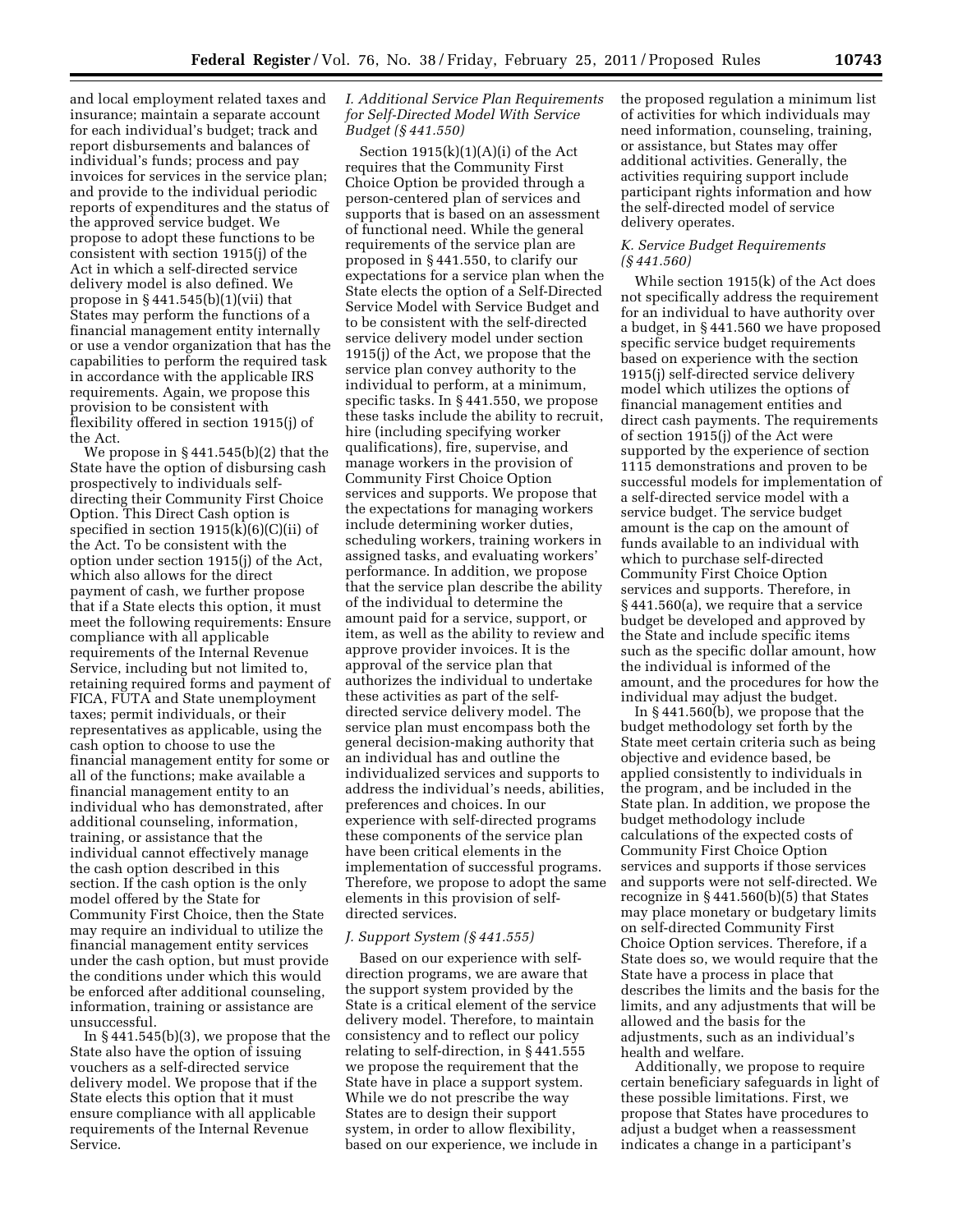medical condition, functional status, or living situation to ensure that the budget amount is appropriate to the individual's current needs. Second, we propose that States have a method of notifying participants of the amount of any limit that applies to an individual's Community First Choice Option services and supports. Finally, we propose that the budget not restrict access to other medically necessary care and services furnished under the State plan and approved by the State but not included in the budget. Based on our experience in other self-directed programs like those specified in section 1915(j) of the Act, these components of the budget and the budget methodology are critical elements of a successful program. We invite comments on this approach.

#### *L. Provider Qualifications (§ 441.565)*

Section  $1915(k)(1)(A)(iv)(III)$  of the Act requires that Community First Choice State Option services and supports be provided by individuals, including family members, who are qualified to provide such services. We reflect these requirements in the proposed regulation at § 441.565. We propose in § 441.565(a) to require that States provide assurance that necessary safeguards have been taken to protect the health and welfare of the enrollees in the Community First Choice State Option by provision of adequate standards for all types of providers of attendant services and supports under the option. States must define qualifications for providers of attendant services and supports under the agency model.

Self-direction is an integral component of the Community First Choice State Option. This is reflected in § 441.565(b) through (d). To ensure that individuals maintain the ability to participate in and control the provision of Community First Choice Option attendant services and supports, we propose in § 441.565(b) that individuals can choose any qualified provider, including family members, to provide such services. In  $\S$  441.565(c), we propose that individuals retain the right to train their workers in the specific areas of attendant services and supports needed by the individual and to perform the needed assistance in a manner that comports with participants' personal preferences, as well as their needs, which we believe is an important component of self-direction based on our experience with the self-direction waiver and demonstration programs. In this way, workers benefit from clear instructions about how to effectively and appropriately deliver the attendant

services, and any potential dissatisfaction with the way services are being delivered can be averted. We further propose, at § 441.565(d), that individuals retain the right to establish additional staff qualifications based on their needs and preferences. Again, we believe that the individual is in the best position to set forth the particular staff qualifications needed to meet the particular preferences of the individual. For example, if the individual communicates best using American Sign Language (ASL), the individual may require the worker to be able to communicate using ASL.

#### *M. State Assurances (§ 441.570)*

Section  $1915(k)(3)(C)$  of the Act requires that, for the first full fiscal year in which the State plan amendment is implemented, the State must maintain or exceed the level of expenditures for services provided under sections 1905(a), section 1915, or section 1115 of the Act, or otherwise, to individuals with disabilities or elderly individuals attributable to the preceding fiscal year. We interpret this requirement to mean that, for the first 12 months the State chooses to offer this option in the State plan, the State's share of Medicaid expenditures for individuals with disabilities or elderly individuals must remain at the same level or be greater than expenditures from the previous year. We also interpret this requirement to be limited to personal care attendant services. We propose to implement this requirement at § 441.570. States will need to identify the existing programs for individuals with disabilities and elderly individuals and the related expenditures to be monitored for this requirement and calculation. We will provide future guidance on the format of this reporting requirement.

Section 1915(k)(4) of the Act requires States that elect this option to comply with certain laws in the provision of the Community First Choice Option regardless of which service delivery model the State elects. Specifically, the statute requires that services and supports are provided in accordance with the Fair Labor Standards Act of 1938 and applicable Federal and State laws regarding withholding and payment of Federal and State income and payroll taxes; provision of unemployment and workers compensations insurance; maintenance of general liability insurance; and occupational health and safety. We propose to include these assurances as specified in the statute at § 441.570(b).

#### *N. Development and Implementation Council (§ 441.575)*

Under this State plan option, the statute requires a State to consult and collaborate with a Development and Implementation Council during the development and implementation of a State plan amendment under this subsection. Section 1915(k)(3)(A) of the Act requires that the council include a majority of members with disabilities, elderly individuals, and their representatives. We recognize that stakeholder input is an important piece of the Medicaid program and agree that this council will provide additional opportunities for stakeholder collaboration. We propose to set forth this requirement as defined by the statute at § 441.575. We invite comment on how States can achieve robust stakeholder input including transparency in the selection process and the activities of the council.

#### *O. Data Collection (§ 441.580)*

Section  $1915(k)(5)(B)$  of the Act requires that States provide CMS with information regarding the provision of home and community-based attendant services and supports under the Community First Choice Option for each fiscal year for which such services and supports are provided. The statute requires States to provide data including the number of individuals who are estimated to receive Community First Choice Option services and supports during the fiscal year, the number of individuals that have received such services and supports during the preceding fiscal year, the specific number of individuals served by type of disability, age, gender, education level and employment status, and whether the specific individuals have been previously served under any other home and community-based services program under the State plan or under a waiver. We propose to adopt these requirements as detailed in the statute at § 441.580. We will provide future guidance on the format of this reporting requirement. Section 1915(k)(3)(E) of the Act requires States to collect and report information for the purposes of approving the State plan amendment, providing Federal oversight and conducting an evaluation of the provision of the Community First Choice State Option. The data collected through this requirement and the quality assurance system will help determine how States are currently providing home and community-based services, the cost of those services, and whether States are currently offering individuals with disabilities who otherwise qualify for institutional care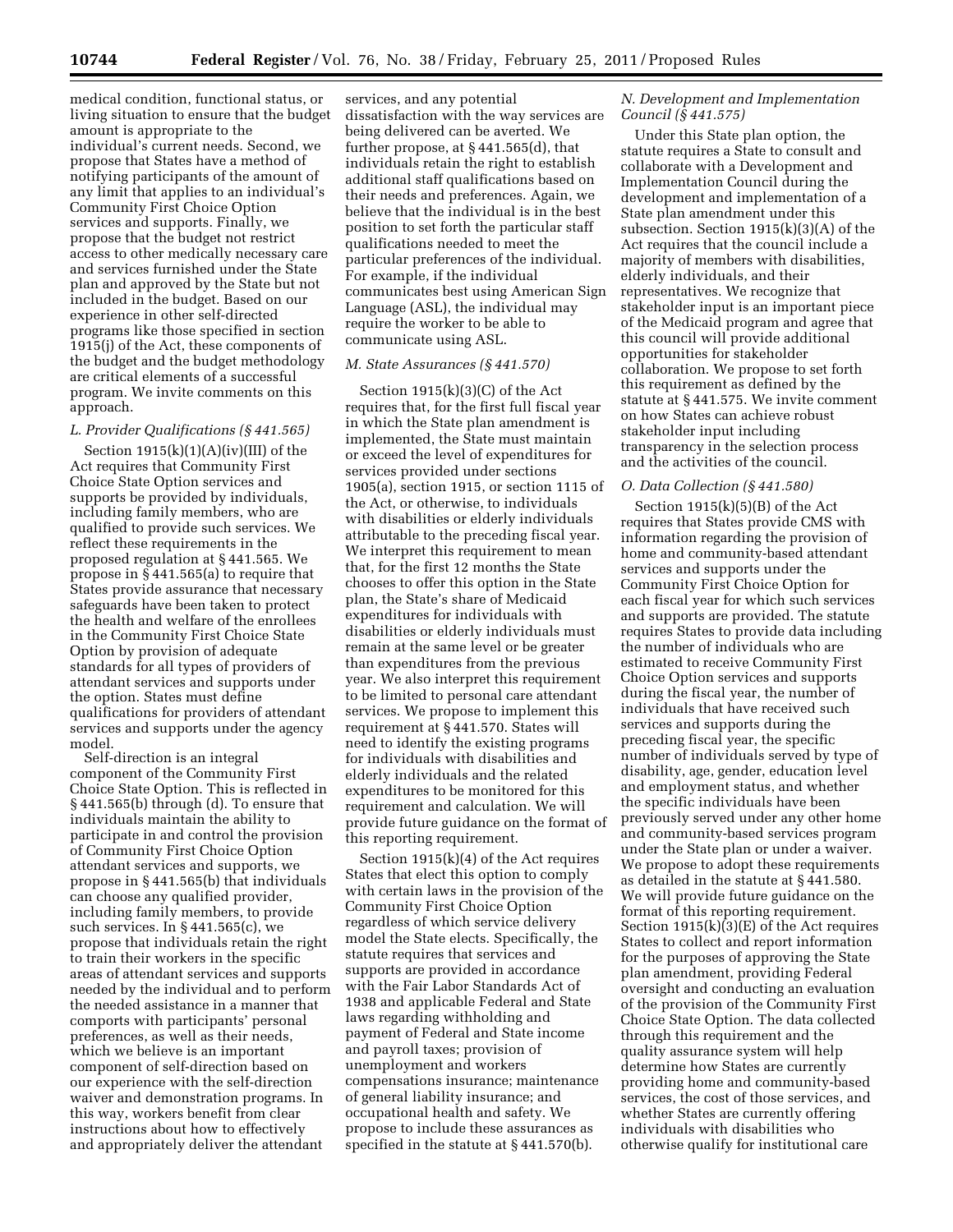under Medicaid the choice to instead receive home and community-based services, as required by the U.S. Supreme Court in *Olmstead* v. *L.C.*  (1999). We will provide future guidance on the format of this reporting requirement.

#### *P. Quality Assurance System (§ 441.585)*

We propose in § 441.585 the requirements for the comprehensive continuous quality assurance system that the State must establish and maintain as set forth in section 1915(k)(3)(D) of the Act. The system must employ measures for program performance and quality of care, standards for delivery models, mechanisms for discovery and remediation, and quality improvements proportionate to the benefit and number of individuals served. The system must also include a quality improvement strategy that reflects the nature and scope of the benefit the State will provide. The statute also requires stakeholder input and feedback to be incorporated in the quality assurance system and for information regarding quality assurance to be provided to each individual receiving Community First Choice State Option services. We propose to adopt these requirements in § 441.585(a)(4) and § 441.585(b). We will review the State's description of the quality assurance system and improvement plan when we review the State's Medicaid plan amendment electing the Community First Choice State Option.

In  $\S$  441.585(a)(1), we propose to require States to have program performance measures, appropriate to the scope of the benefit, designed to assess the State's overall system for providing home and community-based attendant services and supports.

In § 441.585(a)(2), we propose to require States to have quality of care measures that may be used to measure individual outcomes associated with the receipt of community-based attendant services and supports, such as function indicators and measures of individual satisfaction. These measures must be made available to CMS upon request and must include a process for the mandatory reporting, investigation, and resolution of allegations of neglect, abuse, or exploitation in connections with provision of Community First Choice services as well as quality indicators approved or prescribed by the Secretary.

In  $\S$  441.585(a)(3), we propose to require States to have standards for agency-based and other delivery models for training, appeals for denials and

reconsideration procedures on an individual service plan.

#### *Q. Increased Federal Financial Participation (§ 441.590)*

Unlike similar programs such as those specified under sections 1915(c) and 1915(j) of the Act, section 1915(k) of the Act does not allow States to choose only specific categories or types of home and community-based attendant services and supports to be included in the overall service benefit. Recognizing the section 1915(k) option is a more robust service package, section 1915(k)(2) of the Act requires States to receive an increased FMAP of 6 percent for the provision of services under the Community First Choice Option effective October 1, 2011, or later under an approved State plan amendment. We propose to implement this requirement at § 441.590.

#### **III. Collection of Information Requirements**

Under the Paperwork Reduction Act of 1995, we are required to provide 60 day notice in the **Federal Register** and solicit public comment before a collection of information requirement is submitted to the Office of Management and Budget (OMB) for review and approval. In order to fairly evaluate whether an information collection should be approved by OMB, section 3506(c)(2)(A) of the Paperwork Reduction Act of 1995 requires that we solicit comment on the following issues:

• The need for the information collection and its usefulness in carrying out the proper functions of our agency.

• The accuracy of our estimate of the information collection burden.

• The quality, utility, and clarity of the information to be collected.

• Recommendations to minimize the information collection burden on the affected public, including automated collection techniques.

We are soliciting public comment on each of these issues for the following sections of this document that contain information collection requirements (ICRs):

#### *A. ICRs Regarding Assessment of Need (§ 441.535)*

Proposed § 441.535 would require States to conduct face-to-face assessments of the individual's needs, strengths and preferences. Specifically, the face-to-face assessments may use one or more processes and techniques to obtain information about an individual, including but not limited to the information listed in proposed § 441.535(a)(1) through (8). In addition to the initial face-to-face assessment,

proposed § 441.535 would require States to conduct face-to-face assessments at least every 12 months as needed. The burden associated with this requirement would be the time required for a State to conduct a face-to-face assessment. We estimate that all States that elect this option will comply with this requirement. We further estimate that it will take each State 1 hour to perform a face-to-face assessment; however, we know that the number of assessments will vary according to the number of participants in each State under this State plan option. Because we cannot accurately quantify the number of assessments per State, we are soliciting public comment pertaining to the per State volume and will reevaluate this issue and the associated burden estimate in the final rule stage of rulemaking.

#### *B. ICRs Regarding Service Plan (§ 441.540)*

As stated in proposed § 441.540(a), the State must develop a personcentered planning process resulting in a service plan, based on the assessment of need, in collaboration with the individual and the individual's authorized representative, if applicable. Proposed § 441.540(b) lists the minimum components of a personcentered service plan, while proposed § 441.540(c) lists the requirements of a service plan. Proposed § 441.540(d) would require that a service plan must be agreed to in writing by the individual or the individual's representative, if applicable. In addition, States must provide a copy of the plan to the individual.

The burden associated with the aforementioned requirements is the time and effort necessary for a State to both develop and finalize a written service plan for each individual. We estimate that it will take each State an average of 2 hours to develop and finalize a service plan. Because we cannot accurately quantify the number of service plans per State, we are soliciting public comment pertaining to the per State volume and will reevaluate this issue and the associated burden estimate in the final rule stage of rulemaking.

In addition to the burden associated with developing and finalizing service plans, proposed § 441.540 also imposes a disclosure requirement. As part of the finalization process, States are required to give each individual a copy of the service plan. We estimate that it will take each State 30 minutes to produce and disseminate a copy of a finalized report to an individual. The total estimated burden associated with this disclosure requirement will vary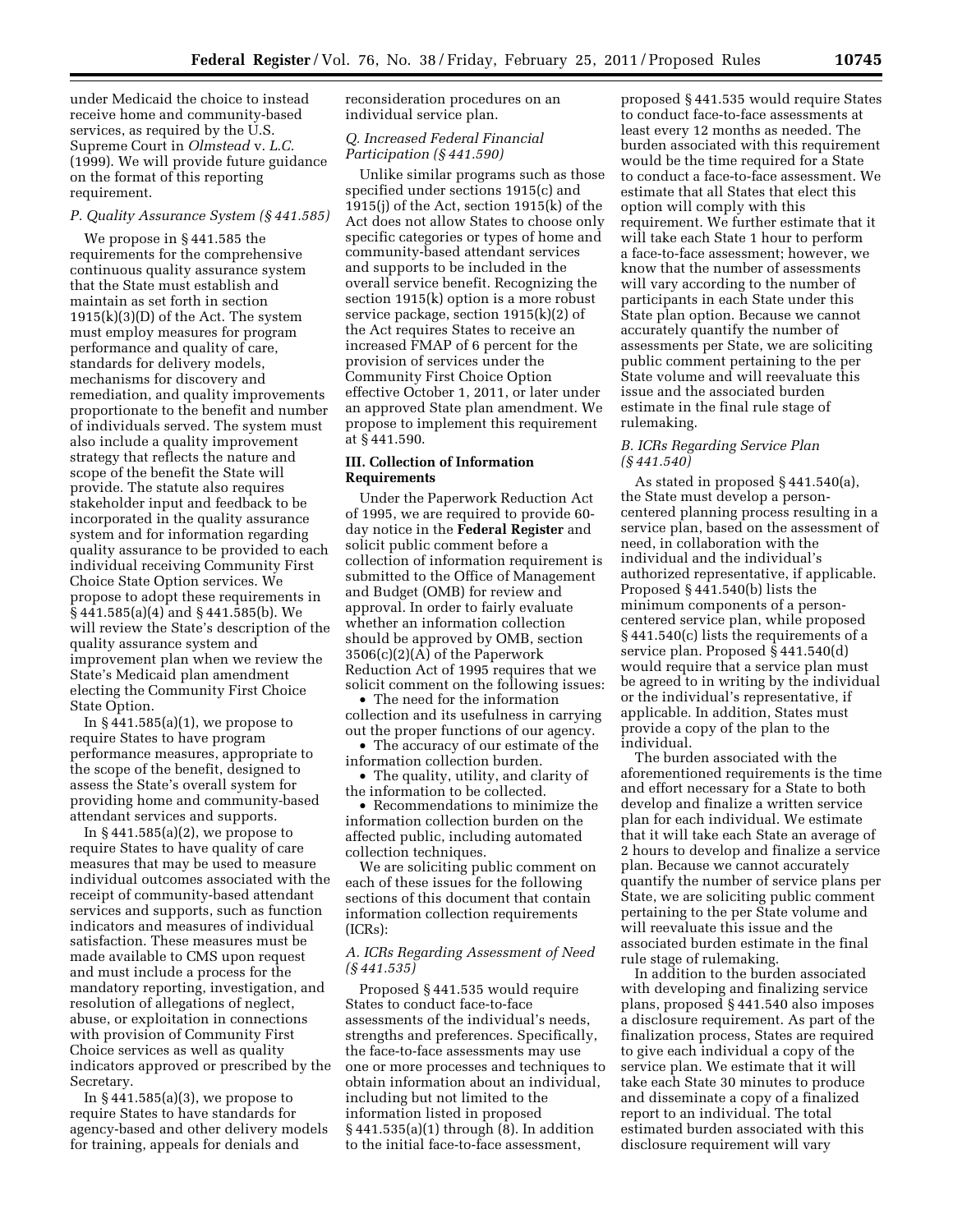individuals in the State plan option, we pertaining to the number of plan copies distributed per State and will reevaluate this issue and the associated burden estimate in the final rule stage of rulemaking.

Proposed § 441.540(e) would require States to review each service plan at least every 12 months. We estimate that it will take each State 1 hour to annually review and revise (upon reassessment of need or at the individual's request) a single written service plan. The total estimated burden associated with this requirement will vary according to the number of participants in each State under this State plan option. Because we cannot accurately quantify the number of plans each State will need to review annually, we are soliciting public comment pertaining to the number of plans each State must review annually and will reevaluate this issue and the associated burden estimate in the final rule stage of rulemaking.

#### *C. ICRs Regarding Service Models (§ 441.545)*

Proposed § 441.545 would require State to choose one or more service delivery models by which to provide self-directed home and communitybased attendant services and supports. Specifically, a State may choose one or more of the models discussed in proposed § 441.545(a) through (b). While we acknowledge that the service models discussed in proposed § 441.545(a) through (b) contain information collection requirements, it is difficult for us to accurately quantify both the number of States that will avail themselves of these models and the time associated with the information collection requirements contained therein. As a result, because we are unable to estimate both the total number of participating States and the burden associated with these requirements, we are soliciting public comment pertaining to this burden and will reevaluate this issue in the final rule stage of rulemaking.

#### *D. ICRs Regarding Support System (§ 441.555)*

As stated in proposed § 441.555, for the self-directed model with a service budget, States must provide or arrange for the provision of a support system. Proposed § 441.555(a) would require a support system to appropriately assess and counsel an individual or the

individual's representative, if applicable, before enrollment. Proposed § 441.555(b) would require that the support system to provide appropriate information, counseling, training and assistance to ensure that an individual is able to manage the services and budgets. In addition, proposed § 441.555(b) would require that the information be communicated to the individual in a manner and language understandable by the individual.

The burden associated with proposed § 441.555 would be the time and effort necessary for the State or the provider of the support system to meet the aforementioned disclosure requirements. We estimate that it will take each State 2 hours to provide or arrange for the provision of a support system that meets the necessary requirements. However, we cannot estimate the frequency with which a State will provide or arrange for the provision of support systems, as it will vary by State depending on the number of participants that are assessed to need this service. Because we cannot accurately quantify the frequency with which a State will provide or arrange for the provision of support systems, we are soliciting public comments on this issue and will reevaluate the associated burden estimate in the final rule stage of rulemaking.

#### *E. ICRs Regarding Service Budget Requirements (§ 441.560)*

Proposed § 441.560(a) would require, for the self-directed model with a service budget, that a service budget be developed and approved by the State based on the assessment of need and service plan. The budget must include all of the information listed in § 441.560(a) through (b). The burden associated with this requirement is the time and effort put forth by the State to develop a service budget. We estimate that it will take each State 3 hours to develop a service budget; however, the total number of budgets each State must prepare will depend on the number of individual's utilizing the self-directed model in each State. Because we are unable to estimate the total number of service budgets each State would be required to develop, we are soliciting public comments pertaining to this issue and will reevaluate the burden estimate in the final rule stage of rulemaking.

Proposed § 441.560(c) would require States to have procedures in place that will provide safeguards to individuals when the budgeted services amount is insufficient to meet the individual's needs. The burden associated with this requirement is the time and effort it

would take for a State to develop and maintain its procedures. We estimate that will take each State 16 hours to develop these procedures. Similarly, we estimate that all States that elect this State plan option will comply with this requirement. We believe this requirement imposes a one-time burden; therefore, we have not assigned any future burden to this requirement. We cannot estimate the total annual burden associated with this requirement because it will vary by State. Because we cannot quantify the aforementioned burden, we are soliciting public comments pertaining to this issue and will reevaluate the burden estimate in the final rule stage of rulemaking.

Proposed § 441.560(d) would require a State to have a method of notifying individuals of the amount of any limit that applies to an individual's Community First Choice Option services and supports. The burden associated with this requirement is the time and effort it would take for each State to develop and distribute a notice to each individual. We estimate that all States that elect this option must comply with this notification requirement. We further estimate it would take each State 15 minutes to develop and distribute a single notice. The total number of notices each State must distribute will vary depending on the number of individual's utilizing the self-directed model in each State. Therefore, we are unable to estimate the burden associated with this requirement. We are soliciting public comments pertaining to this issue and will reevaluate the burden estimate in the final rule stage of rulemaking.

#### *F. ICRs Regarding Provider Qualifications (§ 441.565)*

Proposed § 441.565 would require States to provide assurances that necessary safeguards have been taken to protect the health and welfare of enrollees in the Community First Choice State Option. In addition, the States must define in writing the adequate qualifications for providers in the agency model of Community First Choice services and supports. The burden associated with the aforementioned requirements is the time and effort necessary to develop system safeguards that include written adequacy qualifications for providers. We estimate that it will take each State 16 hours to comply with this requirement; however, the total estimated annual burden associated with these requirements will vary by State. We are unable to estimate the total number of written assurances that will be required; therefore, we are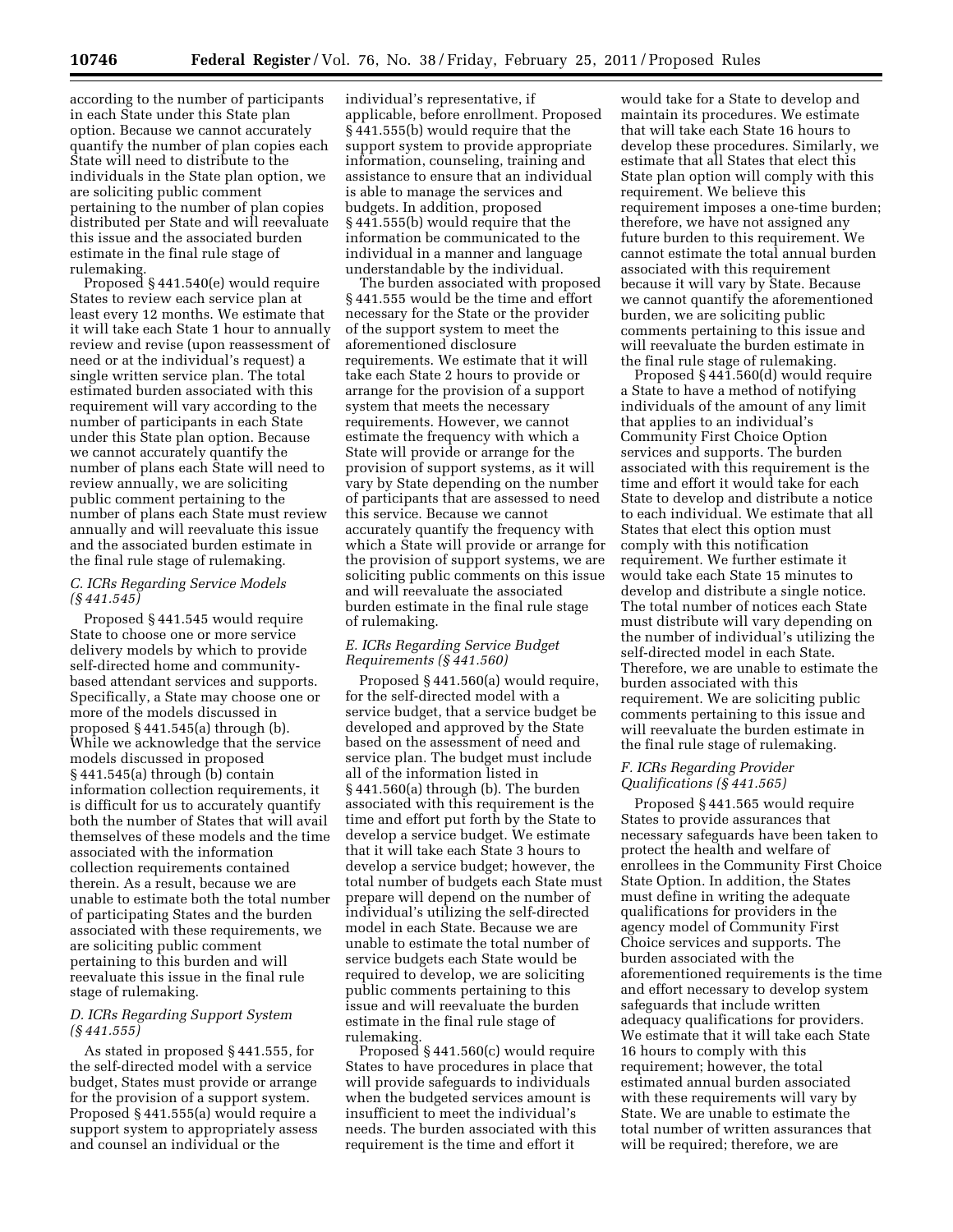seeking public comment pertaining to this issue and will reevaluate the burden estimate in the final rule stage of rulemaking.

*G. ICRs Regarding Data Collection (§ 441.580)* 

Proposed § 441.580 would require a State to provide information regarding the provision of home and communitybased attendant services and supports under the Community First Choice Option for each fiscal year for which such services are provided. Specifically, States must submit the information contained in proposed § 441.580(a) through (f). We estimate that it will take each State 24 hours to submit the required information. We also estimate that all States that elect this State plan option must comply with this requirement. The total estimated annual burden associated with this requirement is 24 hours at a cost of \$576 per State for the initial year.

#### *H. ICRs Regarding Quality Assurance System (§ 441.585)*

Proposed § 441.585 would require each State to establish and maintain a comprehensive, continuous quality assurance system, detailed in the State plan amendment, that includes a quality improvement strategy and employs measures for program performance and quality of care, standards for delivery models, mechanisms for discovery and remediation, and quality improvements proportionate to the benefit and number of individuals served. Specifically, the quality assurance system must include but not be limited to the components listed in proposed § 441.585(a) through (c). The burden associated with this requirement is the time and effort necessary for a State to develop and maintain a quality assurance system. We estimate that it will take 100 hours for each State to comply with the initial requirement to develop a quality assurance system. The total estimated annual burden associated with developing a quality assurance system is 100 hours per State, at a cost of \$2,400. Similarly, we estimate that each State will incur an annual burden of 16 hours to review and maintain its quality assurance system. The total estimated annual burden associated with reviewing a quality assurance system is 16 hours at a cost of \$384 for each participating State.

If you comment on these information collection and recordkeeping requirements, please do either of the following:

1. Submit your comments electronically as specified in the **ADDRESSES** section of this proposed rule; or

2. Submit your comments to the Office of Information and Regulatory Affairs, Office of Management and Budget,

*Attention:* CMS Desk Officer, [CMS– 2337–P].

*Fax:* (202) 395–6974; or *E-mail: OIRA*\_*submission @omb.eop.gov.* 

#### **IV. Response to Comments**

Because of the large number of public comments we normally receive on **Federal Register** documents, we are not able to acknowledge or respond to them individually. We will consider all comments we receive by the date and time specified in the **DATES** section of this preamble, and, when we proceed with a subsequent document, we will respond to the comments in the preamble to that document.

#### **V. Regulatory Impact Analysis**

#### *A. Statement of Need*

This proposed rule implements section 2401 of the Affordable Care Act of 2010, as amended by the Health Care and Education Reconciliation Act of 2010. The Secretary is to establish a new State plan option to provide home and community-based attendant services and supports at a 6 percentage point increase in Federal matching payments for expenditures related to the provision of services under this option. Section 2401 of the Affordable Care Act, entitled ''Community First Choice Option,'' adds a new section 1915(k) of the Act that allows States, at their option, to provide home and community-based attendant services and supports under their State plan beginning October 1, 2011.

#### *B. Overall Impact*

We have examined the impacts of this rule as required by Executive Order 12866 on Regulatory Planning and Review (September 30, 1993), Executive Order 13563 on Improving Regulation and Regulatory Review (February 2, 2011), the Regulatory Flexibility Act (RFA) (September 19, 1980, Pub. L. 96– 354), section 1102(b) of the Social Security Act, section 202 of the Unfunded Mandates Reform Act of 1995 (Pub. L. 104–4), Executive Order 13132 on Federalism (August 4, 1999), and the Congressional Review Act (5 U.S.C. 804(2)).

Executive Order 12866 directs agencies to assess all costs and benefits of available regulatory alternatives and, if regulation is necessary, to select regulatory approaches that maximize net benefits (including potential

economic, environmental, public health and safety effects, distributive impacts, and equity). A regulatory impact analysis (RIA) must be prepared for major rules with economically significant effects (\$100 million or more in any 1 year). The proposed rule is estimated to have an economic impact of approximately \$1,585,000,000 in the fiscal year beginning on October 1, 2011. Therefore, we estimate that this rulemaking is economically significant as measured by the \$100 million threshold, and hence also a major rule under the Congressional Review Act. Accordingly, we have prepared an RIA below that to the best of our ability presents the costs and benefits of the rulemaking.

The RFA requires agencies to analyze options for regulatory relief of small entities if a rule has a significant impact on a substantial number of small entities. For purposes of the RFA, small entities include small businesses, nonprofit organizations, and small governmental jurisdictions. Most hospitals and most other health care providers and suppliers are small entities, either by being nonprofit organizations or by meeting the SBA definition of a small business and having revenues of less than \$7 million to \$34.5 million in any 1 year. (For details, *see* the Small Business Administration's Table of Size Standards at *[http://ecfr.gpoaccess.gov/](http://ecfr.gpoaccess.gov/cgi/t/text/text-idx?c=ecfr&sid=2465b064ba6965cc1fbd2eae60854b11&rgn=div8&view=text&node=13:1.0.1.1.16.1.266.9&idno=13) [cgi/t/text/text-idx?c=ecfr&sid=2465b064](http://ecfr.gpoaccess.gov/cgi/t/text/text-idx?c=ecfr&sid=2465b064ba6965cc1fbd2eae60854b11&rgn=div8&view=text&node=13:1.0.1.1.16.1.266.9&idno=13) [ba6965cc1fbd2eae60854b11](http://ecfr.gpoaccess.gov/cgi/t/text/text-idx?c=ecfr&sid=2465b064ba6965cc1fbd2eae60854b11&rgn=div8&view=text&node=13:1.0.1.1.16.1.266.9&idno=13) [&rgn=div8&view=text&node=13:1.0.1.1.](http://ecfr.gpoaccess.gov/cgi/t/text/text-idx?c=ecfr&sid=2465b064ba6965cc1fbd2eae60854b11&rgn=div8&view=text&node=13:1.0.1.1.16.1.266.9&idno=13) [16.1.266.9&idno=13](http://ecfr.gpoaccess.gov/cgi/t/text/text-idx?c=ecfr&sid=2465b064ba6965cc1fbd2eae60854b11&rgn=div8&view=text&node=13:1.0.1.1.16.1.266.9&idno=13)*.) Individuals and States are not included in the definition of a small entity. We are not preparing an analysis for the RFA because we have determined, and the Secretary certifies, that this proposed rule would not have a significant impact on a substantial number of small entities.

In addition, section 1102(b) of the Act requires us to prepare a regulatory impact analysis if a rule may have a significant impact on the operations of a substantial number of small rural hospitals. This analysis must conform to the provisions of section 603 of the RFA. For purposes of section 1102(b) of the Act, we define a small rural hospital as a hospital that is located outside of a metropolitan statistical area and has fewer than 100 beds. We are not preparing an analysis for section 1102(b) of the Act because the Secretary has determined that this proposed rule will not have a significant impact on the operations of a substantial number of small rural hospitals.

Section 202 of the Unfunded Mandates Reform Act of 1995 (UMRA) also requires that agencies assess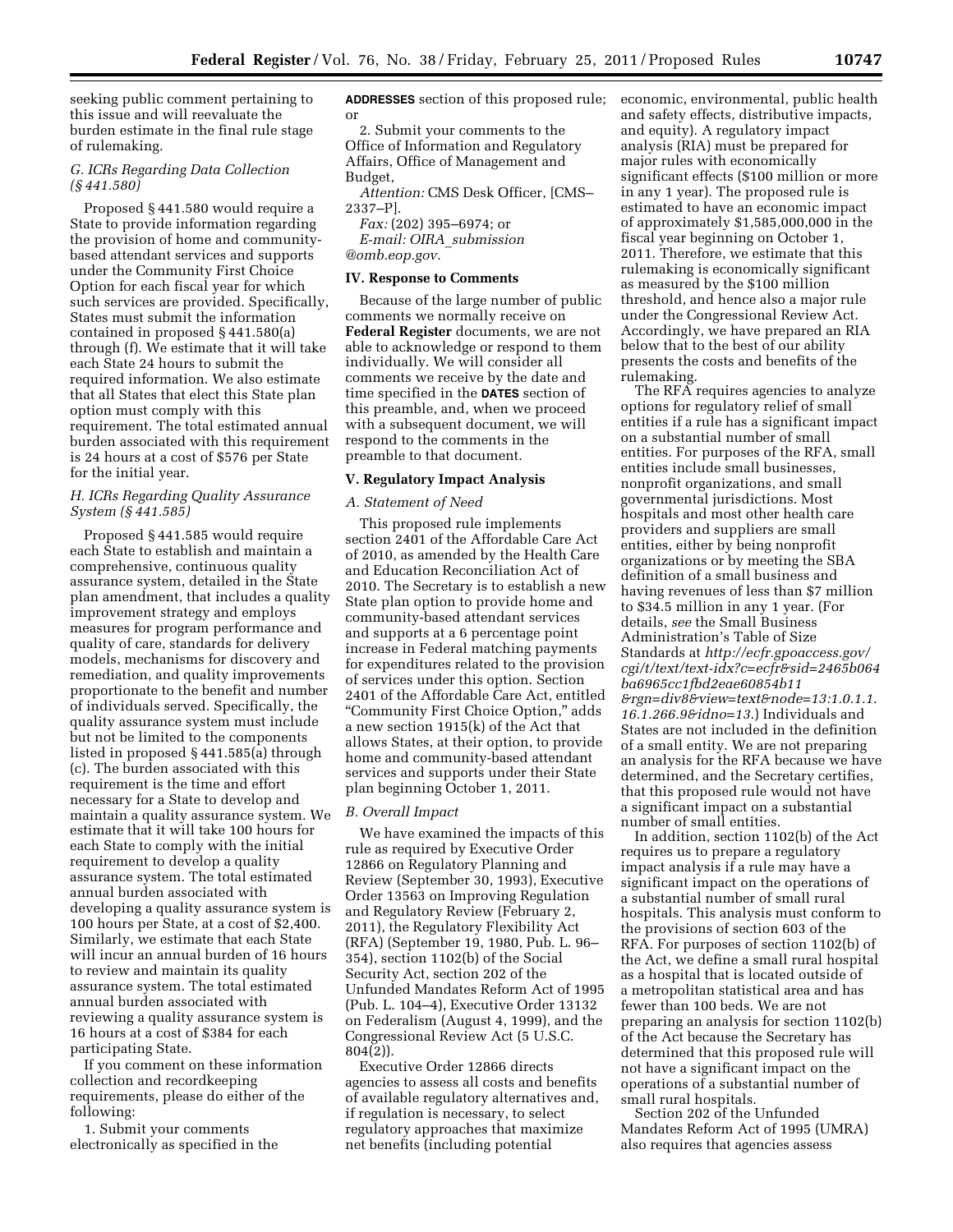anticipated costs and benefits before issuing any rule whose mandates require spending in any 1 year of \$100 million in 1995 dollars, updated annually for inflation. In 2011, that threshold is approximately \$136 million. Because this rule does not mandate State participation in section 1915(k) of the Act, there is no obligation for the State to make any change to their Medicaid program. As a result, there is no mandate for the State. Therefore, we estimate this rule will not mandate expenditures in the threshold amount of \$136 million in any 1 year.

Executive Order 13132 establishes certain requirements that an agency must meet when it promulgates a proposed rule (and subsequent final rule) that imposes substantial direct requirement costs on State and local governments, preempts State law, or otherwise has Federalism implications. As stated above, this proposed rule would not have a substantial effect on State and local governments.

#### *C. Anticipated Effects*

#### 1. Overview

This proposed rule provides States with additional flexibility to finance home and community based services by establishing a new Community First Choice Option at an increased Federal financial participation for attendant services and supports. Because of this enhanced flexibility, and the fact that a majority of States may already provide attendant services and supports through

optional medical assistance services in its Medicaid State plan, HCBS waiver programs or both, we anticipate that each State will likely compare and decide which vehicle provides greater benefits and stability to their overall Medicaid program. As such, at this time it is very difficult to accurately predict how many States will choose to adopt the Community First Choice (CFC) Option, and how a State's election to exercise this option will influence other parts of its Medicaid program. However, for purposes of this RIA, we assume a gradual growth in the number of States adopting this option, so that, by FY 2015, 25 percent of eligible persons who would want this coverage would reside in States that offer it.

#### 2. Effects on Medicaid Recipients

We anticipate that a large number of Medicaid recipients will be affected. We believe the optional expansion of settings where attendant care services and supports may be furnished at the increased Federal Medical Assistance Percentage (FMAP) will likely have significant positive effects on Medicaid recipients, particularly on their demand for these services. We anticipate that the provisions of the proposed rule will likely increase State and local accessibility to services that augment the quality of life for individuals through a person-centered plan of service and various quality assurances, all at a potentially lower per capita cost relative to alternative care-settings.

3. Effects on Other Providers

We anticipate that this proposed rule will increase the demand for attendant care services and supports. We believe this effect will be beneficial to providers, particularly providers of attendant care services and supports. Additionally, if the increase in demand for such services is sufficient, the number of providers of such services may increase.

#### 4. Effects on the Medicaid Program Expenditures

Table 1 provides estimates of the anticipated Medicaid program expenditures associated with furnishing attendant care services and supports. The estimates were made using various assumptions about increases in service utilization and costs, as well as assumptions about the induced utilization that may result from the CFC option. We have taken into account the varying costs for those who have a need for an institutional level of care as opposed to those who do not. We have allowed for possible State incentives due to the increased FMAP rate, as well as for the possibility of savings due to beneficiaries being diverted from nursing facility use. Given these assumptions and based on prior program experience, our estimate is shown in Table 1. We estimate the following costs to the Medicaid program:

### TABLE 1—ATTENDANT CARE SERVICES AND SUPPORTS MEDICAID COST ESTIMATES

[In millions]<sup>1</sup>

| Services    | FY 2011    | FY 2012        | FY 2013        | FY 2014          | FY2015          |
|-------------|------------|----------------|----------------|------------------|-----------------|
| State Share | N/A<br>N/A | \$1,075<br>510 | \$1,475<br>615 | \$2,425<br>1,085 | \$3,420<br>.540 |
| Total       | N/A        | .585           | 2.090          | 3,510            | 4.960           |

1Figures are rounded to the nearest \$1 million and assume increased State participation per fiscal year.

#### 5. Effects on States

Varying State definitions of personal care services and rules concerning who may furnish them make it difficult to estimate accurately the potential increases in expenditures for States that choose to adopt the CFC option under section 1915(k) of the Act. Therefore, in light of the provisions of this proposed rule, we welcome comments about the

number of States that are likely to participate in the CFC program.

#### *D. Alternatives Considered*

Section 2401 of the Affordable Care Act is the legislation that we are required to implement. Therefore we considered no other alternatives.

#### *E. Accounting Statement*

As required by OMB Circular A–4 (available at: *[http://](http://www.whitehouse.gov/sites/default/files/omb/assets/omb/circulars/a004/a-4.pdf)* 

*[www.whitehouse.gov/sites/default/files/](http://www.whitehouse.gov/sites/default/files/omb/assets/omb/circulars/a004/a-4.pdf)  [omb/assets/omb/circulars/a004/a-](http://www.whitehouse.gov/sites/default/files/omb/assets/omb/circulars/a004/a-4.pdf)[4.pdf](http://www.whitehouse.gov/sites/default/files/omb/assets/omb/circulars/a004/a-4.pdf)*), we have prepared an accounting statement showing the classification of expenditures associated with the provisions of this rule and discussed earlier in the RIA. This statement, to the best of our ability, captures the anticipated distributional effects of section 1915(k) services offered by qualified providers in the Medicaid program.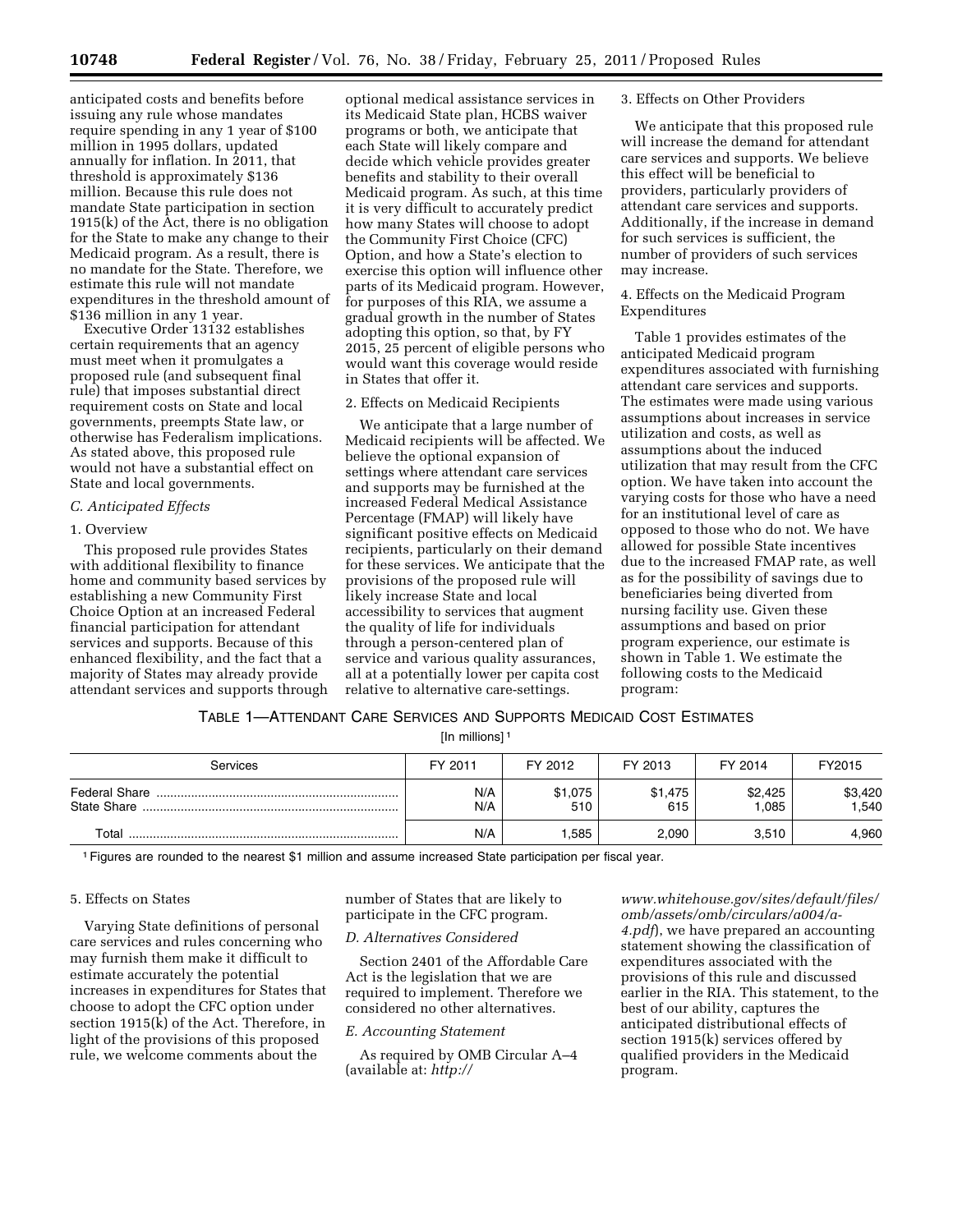TABLE 2—ACCOUNTING STATEMENT: CLASSIFICATION OF ESTIMATED EXPENDITURE FROM FY 2011 TO FY 2015

[In millions]

| <b>CATEGORY</b>                                   |                                                                                                                                                                                                                                                                                                              |                                      |  |  |
|---------------------------------------------------|--------------------------------------------------------------------------------------------------------------------------------------------------------------------------------------------------------------------------------------------------------------------------------------------------------------|--------------------------------------|--|--|
| <b>BENEFITS</b>                                   | Qualitative: Provision of the CFC option will increase State and local accessibility to services<br>that increase the quality of life for individuals through a person-centered plan of service and<br>various quality assurances, and reduce the financial strain on States and Medicaid partici-<br>pants. |                                      |  |  |
| COSTS                                             | Administrative costs included in the Paperwork Reduction Act section of the preamble.                                                                                                                                                                                                                        |                                      |  |  |
| TRANSFERS                                         | PRIMARY ESTIMATE                                                                                                                                                                                                                                                                                             |                                      |  |  |
| Federal Annualized Monetized<br>(\$millions/year) | 3 percent Discount Rate<br>\$1,630.6                                                                                                                                                                                                                                                                         | 7 percent Discount Rate<br>\$1.568.6 |  |  |
| From Whom to Whom?                                | Federal Government to Qualified Providers.                                                                                                                                                                                                                                                                   |                                      |  |  |
| State Annualized Monetized<br>(\$millions/year)   | \$728.4                                                                                                                                                                                                                                                                                                      | \$700.8                              |  |  |
| From Whom to Whom?                                | State Governments to Qualified Providers.                                                                                                                                                                                                                                                                    |                                      |  |  |

In accordance with the provisions of Executive Order 12866, this regulation was reviewed by the Office of Management and Budget.

#### **List of Subjects in 42 CFR Part 441**

Aged, Family planning, Grant programs—health, Infants and children, Medicaid, Penalties, Reporting and recordkeeping requirements.

For the reasons set forth in the preamble, the Centers for Medicare & Medicaid Services proposes to amend 42 CFR Chapter IV as set forth below:

#### **PART 441—SERVICES: REQUIREMENTS AND LIMITS APPLICABLE TO SPECIFIC SERVICES**

1. The authority citation for part 441 continues to read as follows:

**Authority:** Sec 1102 of the Social Security Act (42 U.S.C 1302).

2. Part 441 is amended by adding subpart K to read as follows:

#### **Subpart K—Home and Community-based Attendant Services and Supports State Plan Option (Community First Choice)**

- Sec.<br>441.500 441.500 Basis and scope.
- 441.505 Definitions.<br>441.510 Eligibility
- 441.510 Eligibility.<br>441.515 Statewider
- 441.515 Statewideness.<br>441.520 Required servic
- 441.520 Required services.<br>441.525 Excluded services.
- Excluded services.<br>Setting.
- 441.530<br>441.535
- 441.535 Assessment of need.<br>441.540 Person-centered serv
- 441.540 Person-centered service plan.<br>441.545 Service models
- 441.545 Service models.<br>441.550 Service plan rec
- Service plan requirements for selfdirected model with service budget.<br>441.555 Support system.
- 441.555 Support system.<br>441.560 Service budget re
- 441.560 Service budget requirements.<br>441.565 Provider qualifications
- 441.565 Provider qualifications.<br>441.570 State assurances.
- State assurances.
- 441.575 Development and Implementation Council.
- 441.580 Data collection.
- 441.585 Quality assurance system. 441.590 Increased Federal financial
	- participation.

#### **Subpart K—Home and Communitybased Attendant Services and Supports State Plan Option (Community First Choice)**

#### **§ 441.500 Basis and Scope.**

(a) *Basis.* This subpart implements section 1915(k) of the Act concerning the Community First Choice Option to provide home and community-based attendant services and supports through a State plan.

(b) *Scope.* The Community First Choice Option is designed to make available home and community-based attendant services and supports to eligible individuals, as needed, to assist in accomplishing activities of daily living (ADLs), instrumental activities of daily living (IADLs), and health-related tasks through hands-on assistance, supervision, or cueing.

#### **§ 441.505 Definitions.**

As used in this subpart:

*Activities of daily living* (ADLs) means basic personal everyday activities including, but not limited to, tasks such as eating, toileting, grooming, dressing, bathing, and transferring.

*Agency-provider model* means, with respect to the provision of home and community-based attendant services and supports, a method of providing self-directed services and supports under which entities contract for the provision of these services and supports.

*Backup systems and supports* means electronic devices used to ensure continuity of services and supports. These items may include pagers, personal emergency response systems, and other mobile communication devices. Persons identified by an individual can also be included as backup supports.

*Health-related tasks* means specific tasks related to the needs of an individual, which can be delegated or assigned by licensed health-care professionals under State law to be performed by an attendant.

*Individual's representative* means a parent, family member, guardian, advocate, or other authorized representative of the individual.

*Instrumental activities of daily living*  (IADLs) means activities related to living independently in the community, including but is not limited to, meal planning and preparation, managing finances, shopping for food, clothing, and other essential items, performing essential household chores, communicating by phone or other media, and traveling around and participating in the community.

*Other models* means methods, other than an agency-provider model, for the provision of self-directed services and supports. These models may include the provision of vouchers, direct cash payments, or use of a fiscal agent to assist in obtaining services.

*Self-directed* means a consumer controlled method of selecting and providing services and supports that allow the individual, or where appropriate, the individual's representative, maximum control of the home and community-based attendant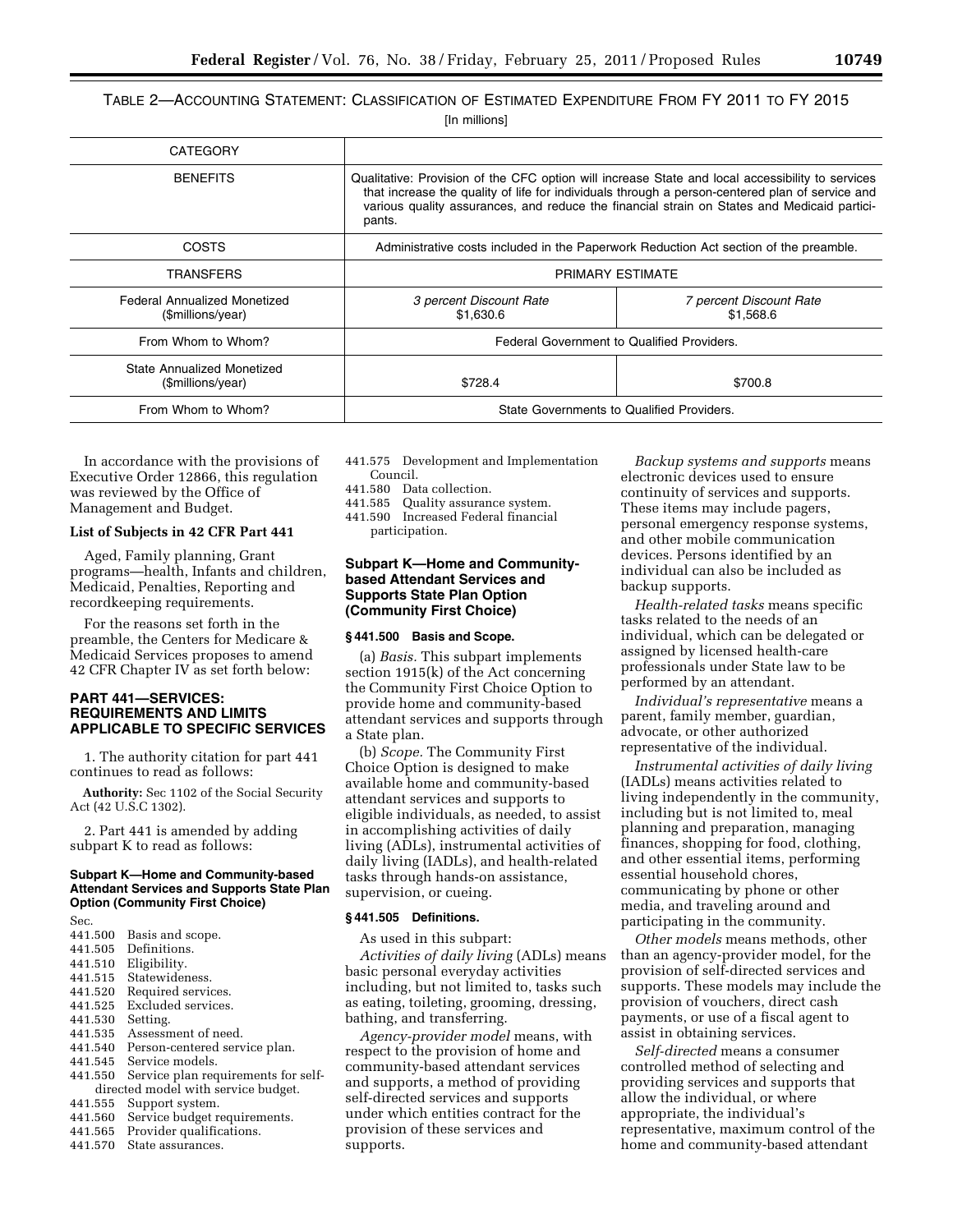services and supports, regardless of who acts as the employer of record.

#### **§ 441.510 Eligibility.**

To receive Community First Choice services under this section, an individual must meet the following requirements:

(a) Be eligible for medical assistance under the State plan.

(b) Have an income that meets one of the following thresholds as determined annually:

(1) Is equal to or less than 150 percent of the Federal poverty level (FPL).

(2) Is greater than 150 percent of the FPL, and is eligible for nursing facility services under the State plan and for whom it has been determined that in the absence of home and community-bases attendant services and supports, the individual would otherwise require a Medicaid covered level of care furnished in a hospital, a nursing facility, an intermediate care facility for the mentally retarded or an institution for mental diseases.

(3) Qualifies for Medicaid assistance under the special home and communitybased waiver eligibility group defined at section  $1902(a)(10)(A)(ii)(VI)$  of the Act, and is receiving at least one home and community-based waiver service per month.

(c) In determining whether the 150 percent of the FPL requirement is met, States must apply the same income disregards in accordance with section 1902(r)(2) of the Act as they do under their Medicaid State plan.

#### **§ 441.515 Statewideness.**

States must provide the Community First Choice Option to individuals:

(a) On a Statewide basis.

(b) In a manner that provides such services and supports in the most integrated setting appropriate to the individual's needs, and without regard to the individual's age, type or nature of disability, severity of disability, or the form of home and community-based attendant services.

(c) In a manner that provides the supports that the individual requires in order to lead an independent life.

#### **§ 441.520 Required services.**

(a) If a State elects to provide the Community First Choice Option, the State must provide all of the following services:

(1) Assistance with ADLs, IADLs, and health-related tasks through hands-on assistance, supervision, or cueing.

(2) Acquisition, maintenance, and enhancement of skills necessary for the individual to accomplish ADLs, IADLs, and health related tasks.

(3) Back-up systems or mechanisms to ensure continuity of services and supports, as defined in § 441.505 of this subpart.

(4) Voluntary training on how to select, manage, and dismiss attendants.

(b) The State may provide permissible services and supports which include the following:

(1) Expenditures for transition costs such as rent and utility deposits, first month's rent and utilities, bedding, basic kitchen supplies, and other necessities required for an individual to transition from a nursing facility, institution for mental diseases, or intermediate care facility for the mentally retarded to a community-based home setting where the individual resides.

(2) Expenditures relating to a need identified in an individual's personcentered plan of services that increase a participant's independence or substitute for human assistance, to the extent that expenditures would otherwise be made for the human assistance.

(3) The services and supports that are purchased must be linked to an assessed need or goal established in the individual's person-centered service plan.

#### **§ 441.525 Excluded services.**

The Community First Choice Option may not include the following:

(a) Room and board costs for the individual, except for allowable transition services described in § 441.520(b)(1) of this subpart.

(b) Special education and related services provided under the Individuals with Disabilities Education Act that are related to education only, and vocational rehabilitation services provided under the Rehabilitation Act of 1973.

(c) Assistive devices and assistive technology services other than those defined in § 441.520(a)(5) of this subpart or those that are based on a specific need identified in the service plan when used in conjunction with other home and community-based attendant services.

(d) Medical supplies and equipment. (e) Home modifications.

#### **§ 441.530 Setting.**

States must make available attendant services and supports in a home or community setting, which do not include the following:

(a) A nursing facility.

(b) An institution for mental diseases.

(c) An intermediate care facility for

the mentally retarded.

(d) Any settings located in a building that is also a publicly or privately

operated facility that provides inpatient institutional treatment or custodial care.

(e) A building on the grounds of or immediately adjacent to, a public institution or disability-specific housing complex, designed expressly around an individual's diagnosis that is geographically segregated from the larger community, as determined by the Secretary.

#### **§ 441.535 Assessment of need.**

States must conduct a face-to-face assessment of the individual's needs, strengths, and preferences in accordance with the following:

(a) States may use one or more processes and techniques to obtain information about an individual including the following:

(1) Health condition.

(2) Personal goals and preferences for the provision of services.

(3) Functional limitations.

- (4) Age.
- (5) School.

(6) Employment.

(7) Household.

(8) Other factors that are relevant to the need for and authorization and provision of services.

(b) Assessment information supports the determination that an individual requires the Community First Choice Option and also supports the development of the person-centered service plan and, if applicable, service budget.

(c) The assessment of need must be conducted at least every 12 months, as needed when the individual's support needs or circumstances change significantly necessitating revisions to the service plan, or at the request of the individual, or the individual's representative, as applicable.

#### **§ 441.540 Person-centered service plan.**

(a) *Person-centered planning process.*  The person-centered planning process must include the following criteria:

(1) Includes people chosen by the individual.

(2) Provides necessary support to ensure that the individual has a meaningful role in directing the process.

(3) Occurs at times and locations of

convenience to the individual. (4) Reflects cultural considerations of

the individual. (5) Includes strategies for solving

conflict or disagreement within the process, including clear conflict-ofinterest guidelines for all planning participants.

(6) Offers choices to the individual regarding the services and supports they receive and from whom.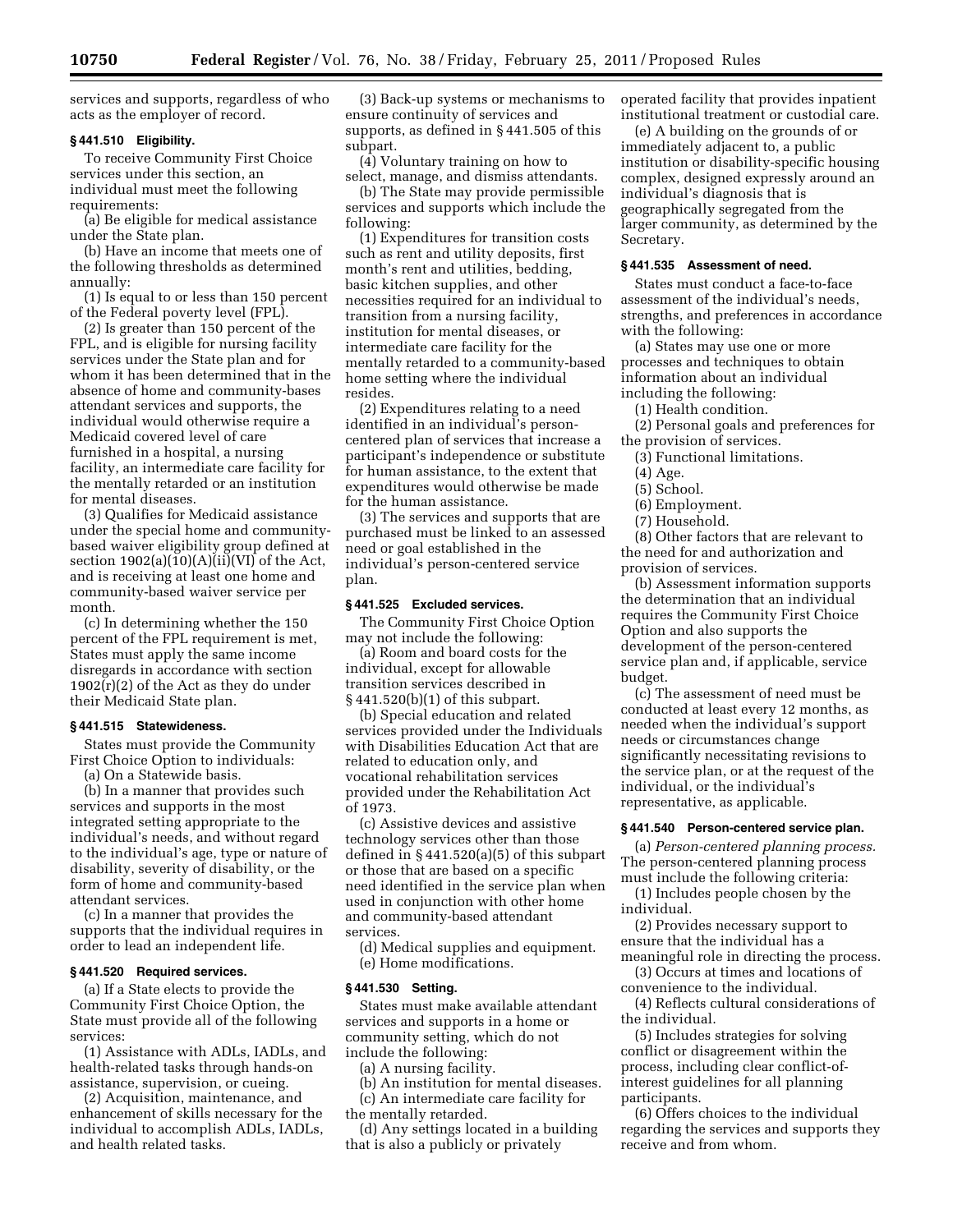(7) Includes a method for the individual to request updates to the plan.

(b) *The person-centered plan.* The person-centered plan must reflect the services that are important for the individual to meet individual services and support needs as assessed through a person-centered functional assessment, as well as what is important to the person with regard to preferences for the delivery of such supports. Commensurate with the level of need of the individual, the plan must include the following criteria:

(1) Reflect the individual's strengths and preferences.

(2) Reflect clinical and support needs as identified through a person-centered functional assessment.

(3) Include individually identified goals, which may include, as desired by the individual, items related to relationships, community participation, employment, income and savings, health care and wellness, education, and others.

(4) Reflect the services and supports (paid and unpaid) that will assist the individual to achieve identified goals and the providers of those services and supports.

(5) Reflect risk factors and measures in place to minimize them, including back-up strategies when needed.

(6) Be signed by all individuals and providers responsible for its implementation.

(7) Be understandable to the individual receiving services and the individuals important in supporting him or her.

(8) Include a timeline for review.

(9) Identify the individual and/or entity responsible for monitoring the plan.

(10) Be distributed to everyone involved (including the participant) in the plan.

(11) Be directly integrated into selfdirection where individual budgets are used.

(12) Prevent the provision of unnecessary or inappropriate care.

(c) *Requirements of the plan.* All of the State's applicable policies and procedures associated with the personcentered service plan development must be carried out and must include, but are not limited to, the following policies and procedures:

(1) Ensure the responsibilities for assessment of need and service plan development are identified.

(2) Ensure the planning process is timely.

(3) Ensure the individual's needs are assessed and the services and supports meet the individual's needs.

(4) Establish conflict of interest standards for assessment of need and the service plan development process that apply to all individuals and entities, public or private. At a minimum, these standards must ensure that the individuals or entities involved in the person-centered assessment of need and service plan development process are not:

(i) Related by blood or marriage to the individual, or to any paid caregiver of the individual.

(ii) Financially responsible for the individual.

(iii) Empowered to make financial or health-related decisions on behalf of the individual.

(iv) Individuals who would benefit financially from the provision of assessed needs and services.

(d) *Finalizing the person-centered service plan.* The service plan must be finalized and agreed to in writing by the individual or, as appropriate, the individual's representative and a copy of the plan must be provided to the individual.

(e) *Reviewing the person-centered service plan.* The service plan must be reviewed, and revised upon reassessment of need, at least every 12 months, when the individual's circumstances or needs change significantly, and at the request of the individual or the individual's representative, as applicable.

#### **§ 441.545 Service models.**

A State may choose one or more of the following as the service delivery model to provide self-directed home and community-based attendant services and supports:

(a) *Agency model.* (1) The agency model is a delivery method in which the services and supports are provided by entities under a contract.

(2) Under the agency model for the Community First Choice option, individuals maintain the ability to hire and fire the providers of their choice for the services identified in their personcentered service plan.

(b) *Self-directed model with service budget.* A self-directed model with a service budget is one in which the individual has both a service plan and service budget based on the personcentered assessment of need.

(1) *Financial management entity.*  States must make available financial management services to all individuals with a service budget. The financial management entity performs functions including, but not limited to, the following services:

(i) Collect and process timesheets of the individual's workers.

(ii) Process payroll, withholding, filing, and payment of applicable Federal, State and local employment related taxes and insurance.

(iii) Maintain a separate account for each individual's budget.

(iv) Track and report disbursements and balances of each individual's funds.

(v) Process and pay invoices for services in the service plan.

(vi) Provide individual periodic reports of expenditures and the status of the approved service budget.

(vii) States may perform the functions of a financial management entity internally or use a vendor organization that has the capabilities to perform the required tasks in accordance with applicable IRS requirements.

(2) *Direct cash.* States may disburse cash prospectively to individuals selfdirecting their Community First Choice Option services and supports and must meet the following requirements:

(i) Ensure compliance with all applicable requirements of the Internal Revenue Service, including but not limited to, retaining required forms and payment of FICA, FUTA and State unemployment taxes.

(ii) Permit individuals, or their representatives as applicable, using the cash option to choose to use the financial management entity for some or all of the functions described in paragraph (b)(1)(ii) of this section.

(iii) Make available a financial management entity to an individual who has demonstrated, after additional counseling, information, training, or assistance that the individual cannot effectively manage the cash option described in this section.

(iv) If the cash option is the only model offered by the State for Community First Choice, the State may require an individual to use the financial management entity services under the cash option, but must provide the individual with the conditions under which this option would be enforced.

(3) *Vouchers.* (i) States have the option to issue vouchers to individuals who self-direct their Community First Choice Option services and supports.

(ii) States that choose to offer the vouchers must ensure compliance with all applicable requirements of the Internal Revenue Service.

#### **§ 441.550 Service plan requirements for self-directed model with service budget.**

An approved self-directed service plan conveys authority to the individual to perform, at a minimum, the following tasks:

(a) Recruit and hire workers to provide self-directed services, including specifying worker qualifications.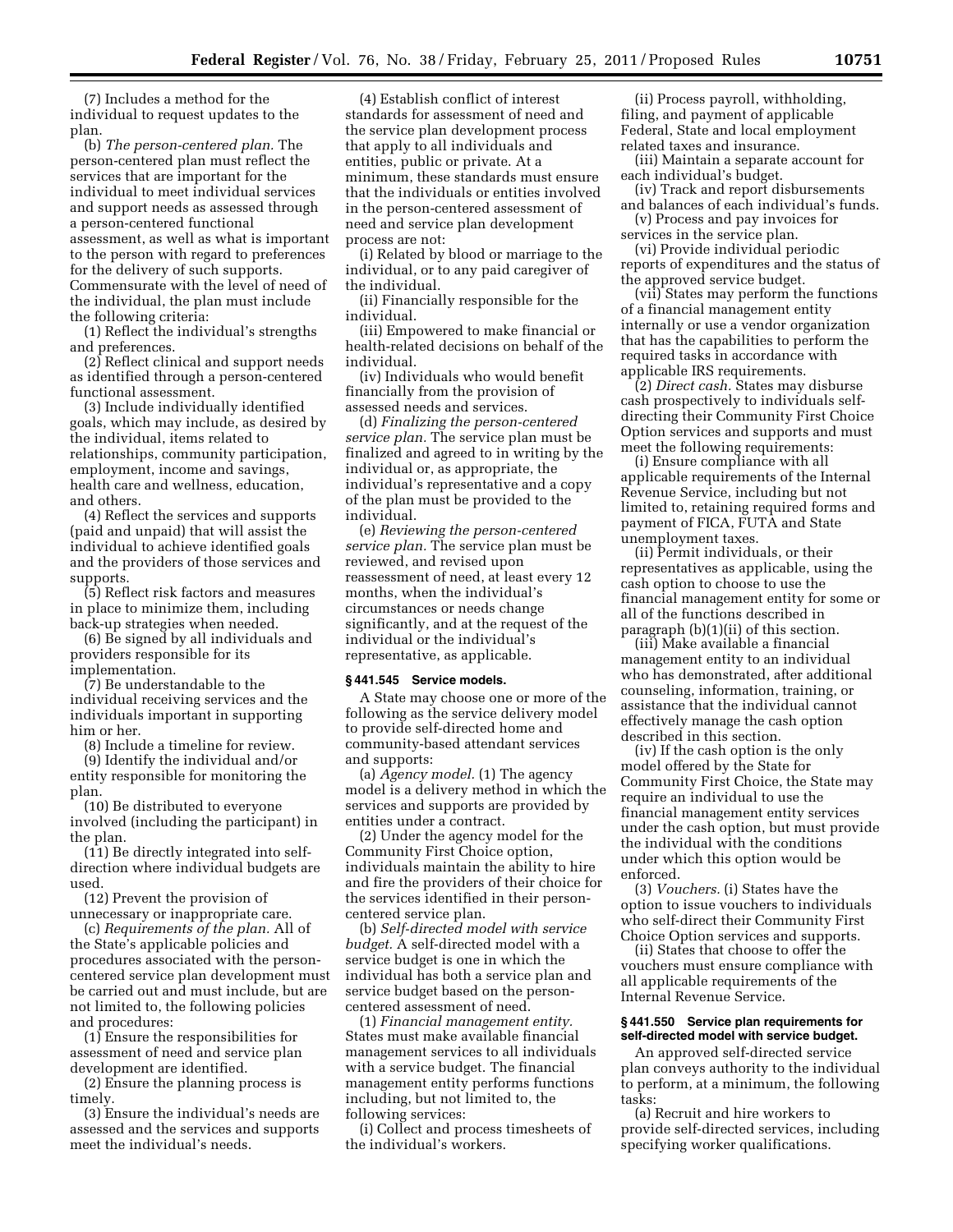(b) Fire workers.

(c) Supervise workers in the provision of Community First Choice Option services and supports.

(d) Manage workers in the provision of Community First Choice Option services and supports, which includes the following functions:

(1) Determining worker duties.

(2) Scheduling workers.

(3) Training workers in assigned tasks.

(4) Evaluating workers performance.

(e) Determining the amount paid for a service, support, or item.

(f) Reviewing and approving provider invoices.

#### **§ 441.555 Support system.**

For the self-directed model with a service budget, States must provide, or arrange for the provision of, a support system that meets all of the following conditions:

(a) Appropriately assesses and counsels an individual, or the individual's representative, if applicable, before enrollment.

(b) Provides appropriate information, counseling, training, and assistance to ensure that an individual is able to manage the services and budgets.

(1) This information must be communicated to the individual in a manner and language understandable by the individual.

(2) The support activities must include at least the following:

(i) Person-centered planning and how it is applied.

(ii) Range and scope of individual choices and options.

(iii) Process for changing the personcentered service plan and service budget.

(iv) Grievance process.

(v) Risks and responsibilities of selfdirection.

(vi) The ability to freely choose from available home and community-based attendant providers.

(vii) Individual rights.

(viii) Reassessment and review schedules.

(ix) Defining goals, needs, and preferences.

(x) Identifying and accessing services, supports, and resources.

(xi) Development of risk management agreements.

(xii) Development of a personalized backup plan.

(xiii) Recognizing and reporting critical events.

(xiv) Information about an advocate or advocacy systems available in the State and how an individual, or individual's representative, if applicable, can access the advocate or advocacy systems.

#### **§ 441.560 Service budget requirements.**

(a) For the self-directed model with a service budget, a service budget must be developed and approved by the State based on the assessment of need and service plan and must include all of the following requirements:

(1) The specific dollar amount an individual may use for Community First Choice Option services and supports.

(2) The procedures for informing an individual of the amount of the service budget before the service plan is finalized.

(3) The procedures for how an individual may adjust the budget including the following:

(i) The procedure for an individual to freely change the budget.

(ii) The circumstances, if any, that may require prior approval by the State before a budget adjustment is made.

(4) The circumstances, if any, that may require a change in the service plan.

(5) The procedures that govern the determination of transition costs and expenditures, relating to a need in the service plan, that increase independence or substitute for human assistance to the extent that expenditures would otherwise be made for human assistance.

(6) The procedures for an individual to request a fair hearing under § 441.300 of this part if an individual's request for a budget adjustment is denied or the amount of the budget is reduced.

(b) The budget methodology set forth by the State to determine an individual's service budget amount must meet all of the following criteria:

(1) The State's method of determining the budget allocation is objective and evidence based utilizing valid, reliable cost data.

(2) Be applied consistently to individuals.

(3) Be included in the State plan.

(4) Includes a calculation of the expected cost of Community First Choice Option services and supports, if those services and supports are not selfdirected.

(5) The State has a process in place that describes the following:

(i) Any limits it places on Community First Choice Option services and supports, and the basis for the limits.

(ii) Any adjustments that are allowed and the basis for the adjustments.

(c) The State must have procedures in place that will provide safeguards to individuals when the budgeted service amount is insufficient to meet the individual's needs.

(d) The State must have a method of notifying individuals of the amount of any limit that applies to an individual's Community First Choice Option services and supports.

(e) The budget may not restrict access to other medically necessary care and services furnished under the State plan and approved by the State but which are not included in the budget.

(f) The State must have a procedure to adjust a budget when a reassessment indicates a change in an individual's medical condition, functional status, or living situation.

#### **§ 441.565 Provider qualifications.**

(a) The State must provide assurances that necessary safeguards have been taken to protect the health and welfare of enrollees in the Community First Choice State Option, and must define in writing adequate qualifications for providers in the agency model of Community First Choice services and supports.

(b) An individual has the option to permit family members, or any other individuals, to provide Community First Choice attendant services and supports identified in the service plan provided they meet the qualifications to provide the services and supports.

(c) An individual retains the right to train workers in the specific areas of attendant care needed by the individual and to perform the needed assistance in a manner that comports with the individual's personal, cultural, or religious preferences.

(d) An individual retains the right to establish additional staff qualifications based on the individual's needs and preferences.

#### **§ 441.570 State assurances.**

A State must assure the following requirements are met:

(a) For the first full fiscal year in which the State Plan amendment is implemented, a State must maintain, or exceed, the level of expenditures for services provided under sections 1115, 1905(a), and 1915, of the Act, or otherwise to individuals with disabilities or elderly individuals attributable to the preceding fiscal year.

(b) All applicable provisions of the Fair Labor Standards Act of 1938.

(c) All applicable provisions of Federal and State laws regarding the following:

(1) Withholding and payment of Federal and State income and payroll taxes.

(2) The provision of unemployment and workers compensation insurance.

(3) Maintenance of general liability insurance.

(4) Occupational health and safety.